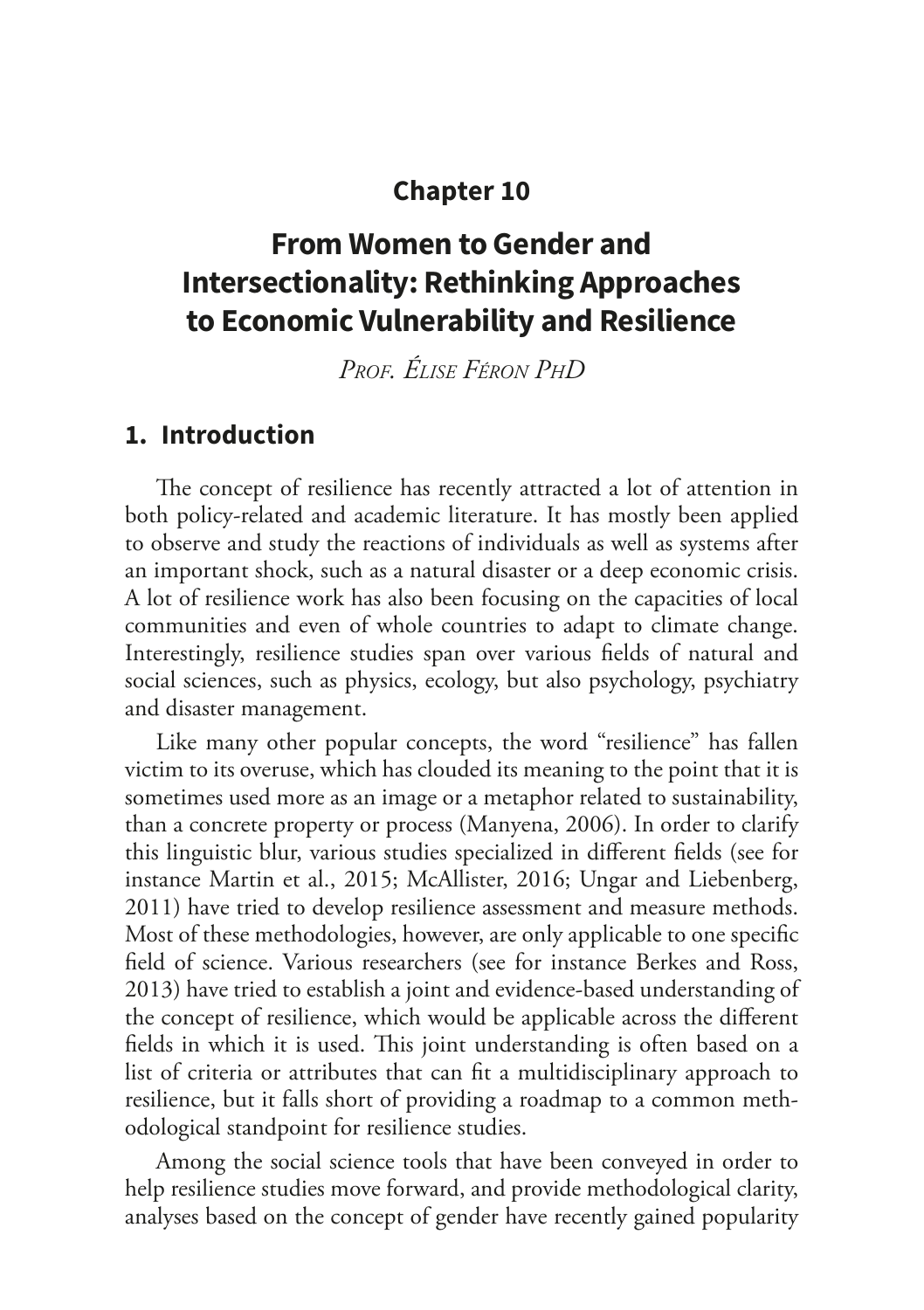(see for instance Hirani, Lasiuk and Hegadoren, 2016; Le Masson, 2016; Smyth and Sweetman, 2015). Yet, many of these approaches to resilience, often studied in relation to vulnerability and adaptation, tend to address gender in very simplistic terms, essentially handling it in a menversus-women dichotomy. Although they represent progress compared to gender-blind analyses, approaches relying on a men-versus-women dichotomy overlook the fact that there are many differences in status and agency between men and women, and that gender is therefore not the only factor that matters for explaining how individuals can resist and adapt to change. Rapid changes induced by economic shocks, natural disasters or climate change affect societies and individuals in different ways, because of their distinct vulnerabilities and exposure to specific stressors. This is not to say, of course, that women are not on average more likely to be vulnerable to crises because of their lower educational attainment or limited access to land tenure (in the case of Tanzania, see for instance Johnson, 2011; Moyo, 2017). However, this chapter aims to draw attention to the fact that it is mostly in the way it intersects with other factors that gender matters for assessing vulnerabilities and capacities for adaptation.

In this perspective, this chapter proposes to examine the concept of resilience, as well as the associated concepts of vulnerability and adaptation through an intersectional lens. An intersectional approach pays attention to the intersection of various identity categories, such as gender, but also age, ethnicity, social status and so on. Using intersectionality to rethink approaches to vulnerability and resilience helps identify, not only the obstacles and challenges that hamper adjustment to change, but also the areas and opportunities that facilitate adaptation. Building upon various examples, among which the context in Tanzania, the chapter is structured around three main sections. The first section examines the promises, but also limits and shortcomings of the concept of resilience, underscoring the necessity of a power-sensitive approach to resilience. In the second section, we examine how a gendered approach to resilience, adaptation and vulnerability can provide answers to these shortcomings, notably by going beyond the men versus women dichotomy. However, as we demonstrate in the third section, it is only by adopting an intersectional approach that a truly relational and power-sensitive approach to resilience can be developed. This eventually allows the design of policies that take into account the multiple factors that shape individuals' and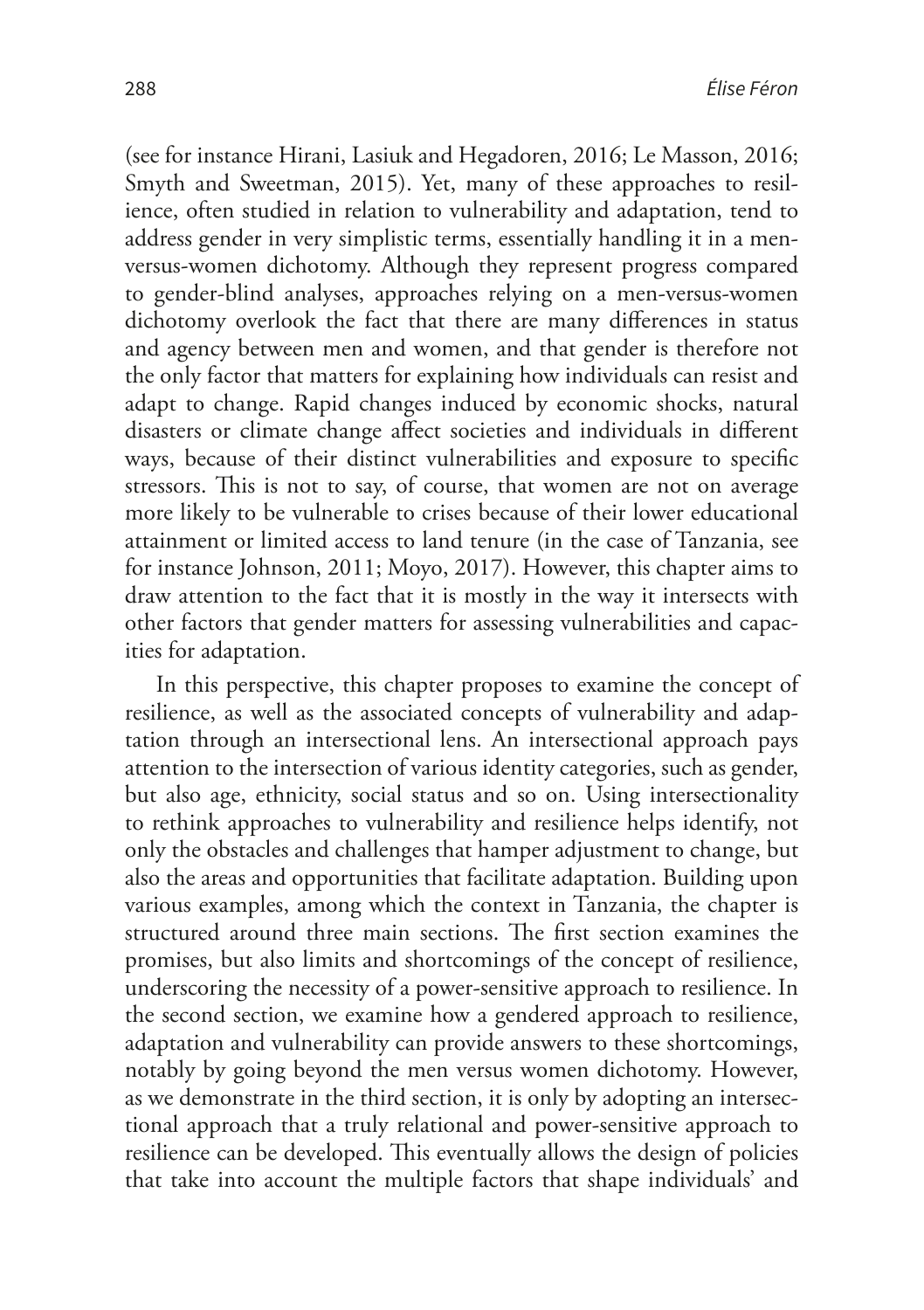collectivities' vulnerabilities as well as their capacities for adaptation and resilience.

# **2. Resilience between Individual and Collective Factors**

Over the past few decades, the concept of resilience has become extremely popular, across various fields of research and practice. This striking popularity can perhaps be explained by the concept's extreme versatility, as it has been applied both to systems or collective entities, and individuals. During the past 50 years, resilience research has notably blossomed in psychology and psychiatry, focusing for example on factors explaining how children or adults having undergone serious hardship and/or belonging to discriminated communities develop resilience to adversity and trauma (see for instance Fleming and Ledogar, 2006). After stressing the importance of individual factors explaining resilience, this strand of research has been increasingly recognizing the role played by family, community, as well as other cultural factors in fostering individuals' adaptation and recovery. In turn, such broadened understanding of resilience has led to a growing interest in what triggers the resilience of entire groups or communities (see for instance Magis, 2010). This strand of resilience research has highlighted the importance of collective factors for ensuring resilience, such as community self-organization and development (Chaskin, 2008).

Another strand of research has focused on the resilience of whole collective systems, for instance ecological systems facing the threat of climate change, or other disasters such as fires or wars and conflicts (Eakin and Luers, 2006). In this perspective, resilience is often understood as the capacity of a system to absorb, accommodate and/or recover from changes and disturbances, while maintaining function and structures (Nelson and Stathers, 2009, p. 88). Strongly relying upon biophysical sciences, this strand of resilience research has mostly overlooked social sciences' insights about individual, cultural and/or social factors favouring or impeding resilience. In answer to this shortcoming, integrated approaches trying to reconcile (mostly individual) psychological and (mostly collective) socio-ecological approaches to resilience have subsequently been developed. These integrated approaches put the stress on adaptive capacity, community self-organization and agency as key factors for resilience (see for instance Berkes and Ross, 2013).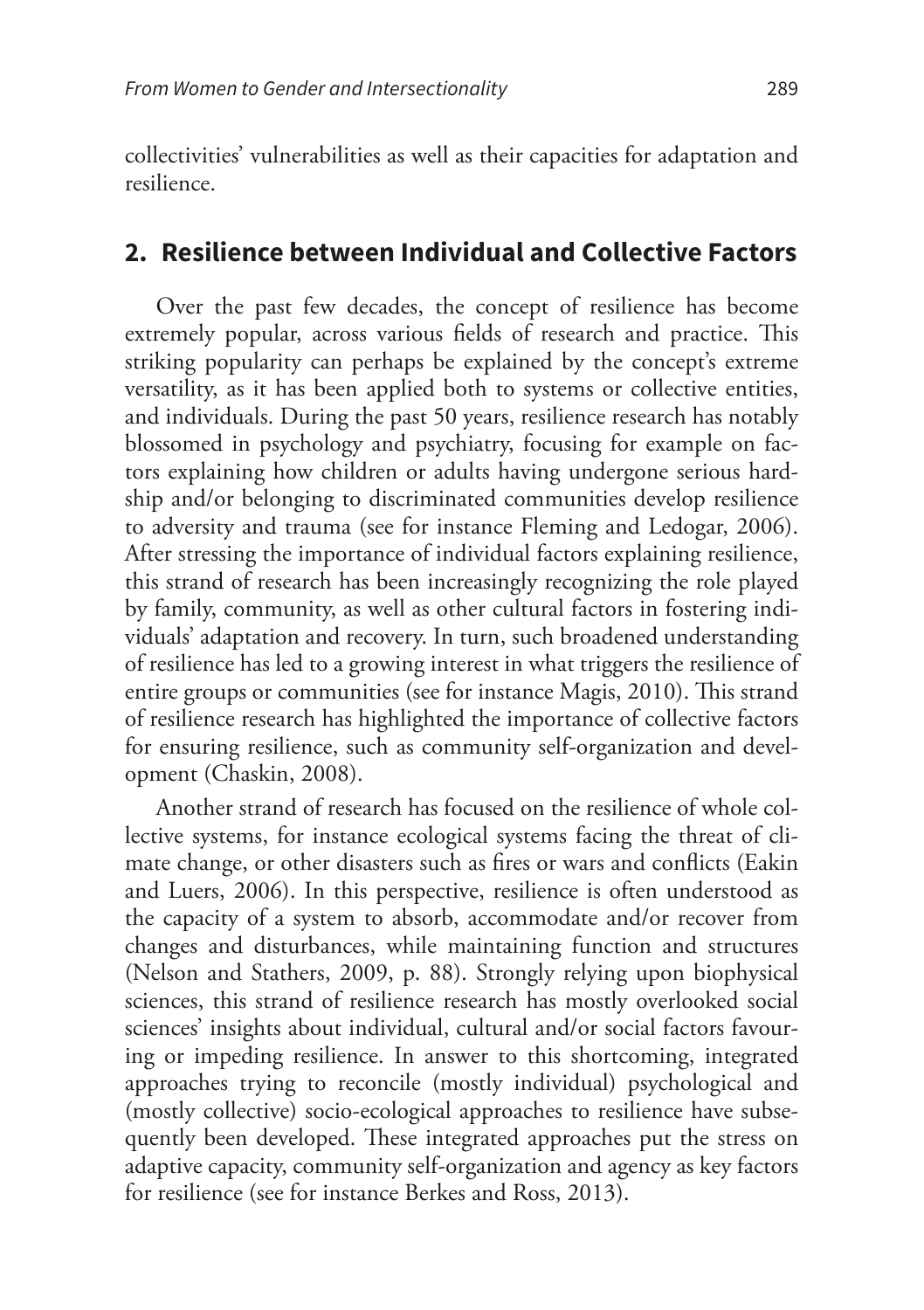Many discussions on resilience tend to centre on situations during or following extreme events like natural disasters, with the coining of concepts such as that of "disaster resilience". More specifically, literature on resilience and wars, as well as on resilience and climate change has been blossoming over the past decades (on resilience and wars see for instance MacDermid Wadsworth, 2010; Werner, 2012; on resilience and climate change see, among many others, McEvoy, Fünfgeld, and Bosomworth, 2013; Morecroft et al., 2012). For some time, these thematic associations have supported the idea that the resilience of individuals and of collective entities could or even should be studied in exceptional circumstances, for example in times of crises. However, an increasing number of studies have been pointing at the fact that the resilience of both individuals and systems can also be traced outside of exceptional events, for instance in the mundane ways through which individuals and societies deal with stress and change. This has led to an increased attention to resilience as an everyday, as opposed to an exceptional, matter (see for instance Back, 2015; Kent, 2016).

Many critics were addressed to the concept of resilience and its uses, notably pointing at the fact that the term of resilience is alternatively used to describe a process, quality, trait or outcome (Glanz and Sloboda, 2002). In addition, the precise criteria according to which resilience as a process or as an outcome should be assessed seem to vary from study to study, or from case study to case study. As a consequence, resilience is notoriously difficult to pin down and measure. Paying attention to criteria used to define resilience seems particularly important: How do we define and measure resilience? Who decides what resilience is, and according to which criteria should it be evaluated? For instance, are we not applying "Western" criteria when measuring adaptation and resilience throughout the rest of the world? Can resilience be measured in the same way in very different economic, cultural, political and social settings, or should we acknowledge the fact that since resilience also depends on cultural factors, it can take on different shapes and meanings in different cultural settings?

But the most important criticism addressed to the concept of resilience admittedly comes from social sciences, where the concept's focus on the individuals and their capacity to "rebound" was denounced as a way to absolve governments from their responsibilities regarding the protection of their populations. In most social sciences-related fields, be it in disaster or climate change studies, and even when focus is placed on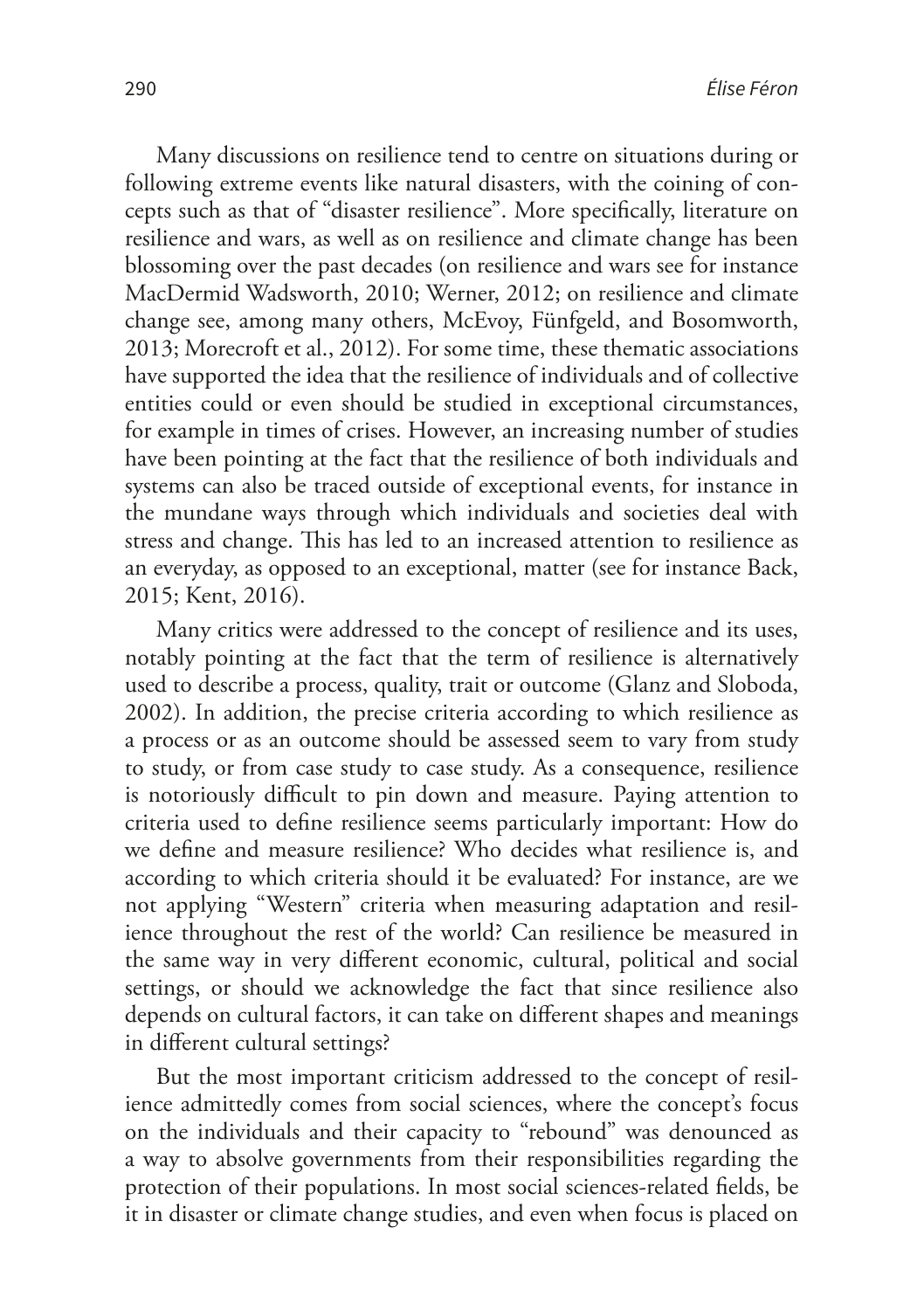collective entities such as whole societies or groups, resilience is indeed seen as primarily originating from the individuals' capacities to mitigate and adapt to change. As such, the concept of resilience mostly puts the stress on individual responsibilities and capabilities. For many authors, this means that policies encouraging and supporting resilience can be considered as a neoliberal form of governmentality that shifts the burden of adaptation from the collective to the individual (see for instance Joseph, 2013). The resilience "narrative", encouraging individuals to recognize the existence and inevitability of danger, and to be proactive in ensuring their own security and survival, has thus been described as an instrument used by neoliberal governance to enable the subjection of populations (Reid, 2012).

This critique of the concept of resilience applies to all changes and events that endanger individuals as well as collectivities, but it is particularly relevant when applied to natural or man-made disasters, which, as we have seen, have long been put at the heart of discussions on resilience. Feminist and post-colonial analyses of the concept of resilience have notably condemned it for individualizing the consequences of events such as draughts, famines, tsunamis or industrial disasters, which could and/or should have been better prevented or mitigated by authorities, but which are almost always presented as unavoidable "accidents" (see for instance Bracke, 2016; Parashar and Orjuela, 2021). In addition, various scholars have pointed out the discrepancy between public discourses on resilience, which stress the need for local authorities and individuals to adapt their practices in order to be more resilient, and policies which are often designed and decided at the national or even international levels. This has notably been the case of policies related to climate change mitigation (Djoudi et al., 2016, p. S252). In other words, there is an important conceptual and practical gap between the fact that resilience is expected to be mostly performed at the very local and micro level – individuals and their close environment –, and the conceptual frame upon which policies designed to enhance resilience are built.

Following up on this, some scholars have highlighted the fact that approaches to resilience need to take into account how power relations shape not only the issues that individuals and societies face, but also how they are able, or not, to adapt to change. It means, for example, to recognize that climate change is at least partly human-made, but also that power relations and social inequalities have an impact not only on who is affected by climate change, but also on whether and how those affected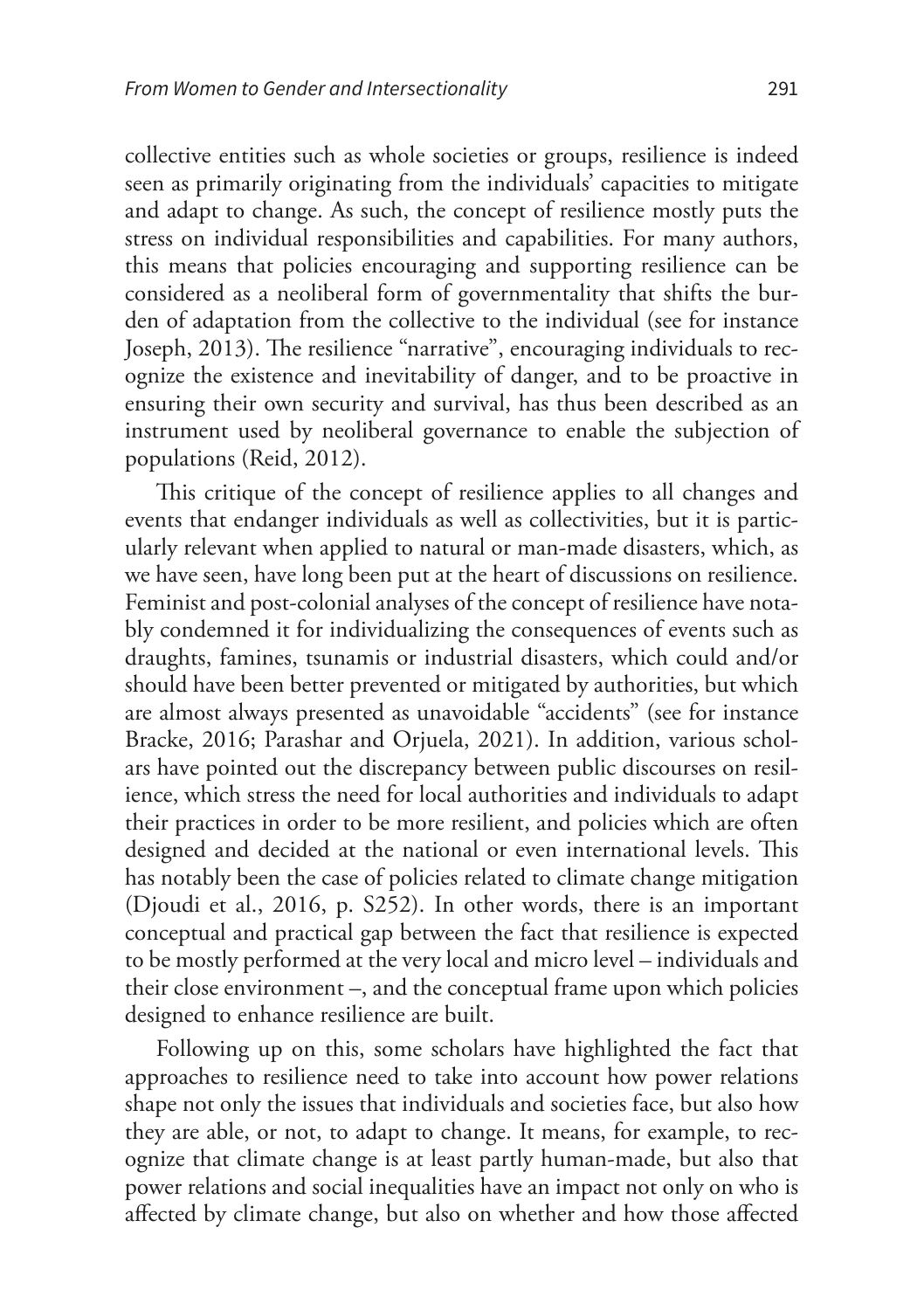by climate change can adapt (see for instance Tacoli et al., 2014, p. 2). In short, recent discussions around the concept of resilience have highlighted the need to underscore the accountability and responsibility of governments and international institutions, in order to counterbalance the idea that resilience and adaptation happen mostly at the individual and local levels.

These recent debates suggest that enhancing resilience can only be done by adopting a multilevel and multifactorial approach, taking into account not only the individuals and their immediate environments, but also collective capacities and dimensions as embedded for instance in political, economic, and cultural factors at local, national and international levels. This systemic and encompassing understanding of resilience opens avenues for bypassing many of the above mentioned critiques, because it highlights how resilience can be the product of individual as well as collective norms and positionings.

## **3. A Gendered Reading of Resilience: Vulnerable Women and Resilient Men?**

One of the main ways in which discussions on resilience have been brought forward is through an analysis of vulnerabilities. The concepts of vulnerability and of resilience are closely linked, although the relation between the two is not always clear in academic and policy-related debates: for instance, should resilience and vulnerability be opposed, with vulnerability considered as a negative trait, and resilience as a positive quality? Or are the two concepts co-constructed? (Manyena, 2006, p. 439). While a focus on individuals' vulnerabilities can reinforce the tendency to individualize the effects of disasters and rapid changes, and to put the responsibility for adaptation on individuals, everything depends on how these vulnerabilities are understood. If they are seen not just as individual traits, but as consequences of the positioning of individuals in the social and economic system, and of their access to power and resources, then an analysis based on vulnerabilities can provide answers to the critiques addressed to the concept of resilience. Building on feminist theory, authors like Tschakert and Tuana (2013) propose, for instance, a relational understanding of resilience and vulnerability, whereby "reciprocal" vulnerability is understood as the ability to affect and be affected by others, while "situated" resilience is always dependent on the specific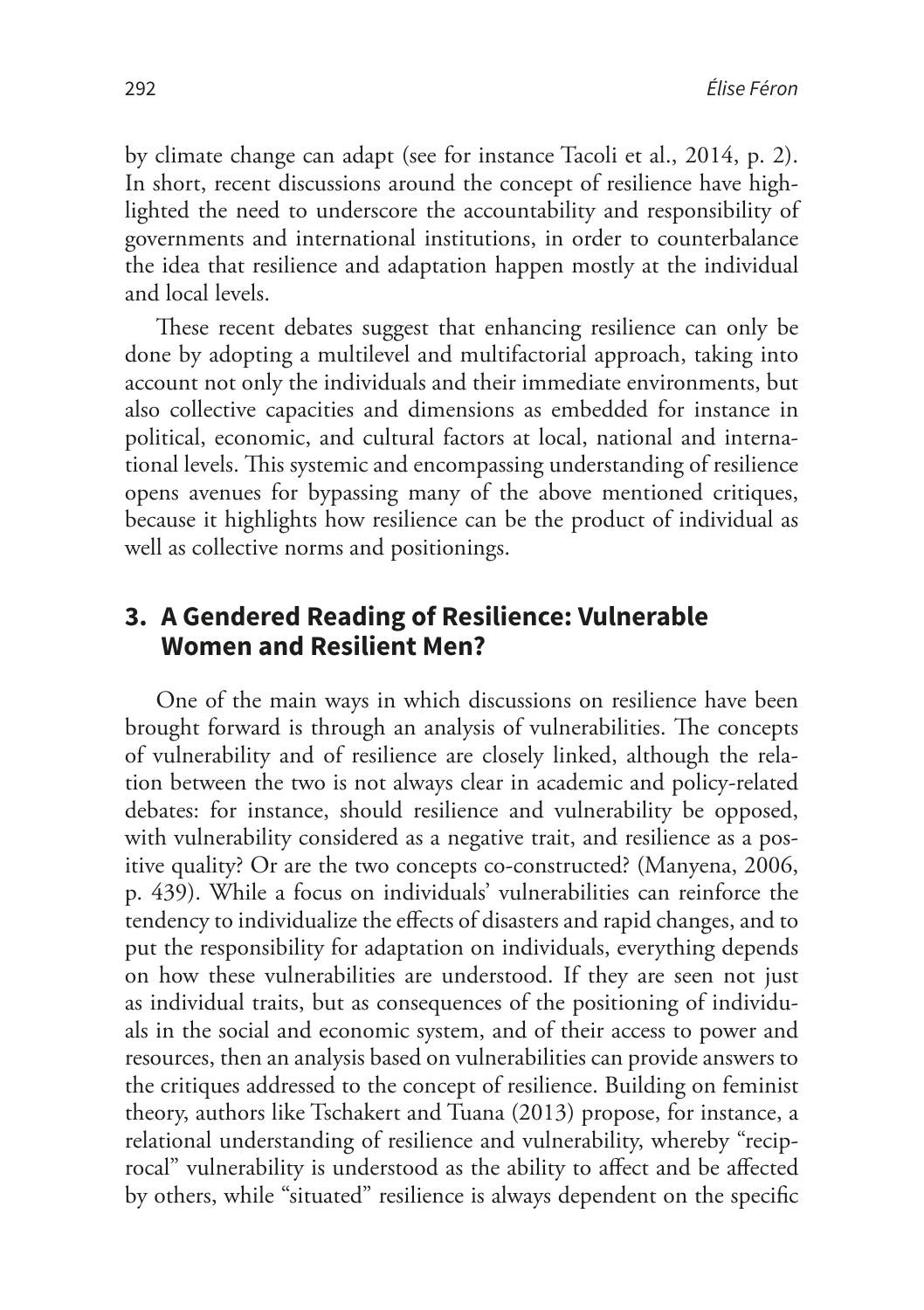context, and on power relations. According to this understanding, "the goal [of resilience] is not fostering invulnerability but finding better ways of encouraging relations between peoples, current and future, and between peoples and places" (Ravera et al., 2016, p. S239).

Gender has increasingly been taken into account in these discussions on the relations between resilience and vulnerability. More specifically, women's vulnerabilities and capacities for resilience have been the focus of numerous studies, while only a few have looked specifically at men. Examining the relations between vulnerabilities, resilience capacities and gender proves to be particularly fruitful as gender, like resilience, is located at the nexus of individual and collective factors. Gender indeed illustrates how an individual factor (for instance, identifying as a man or as a woman) can be both treated as a personal issue and associated with powerful cultural norms. As one of the most important aspects of personal identity, gender can be a strong determinant of one's social and economic positioning, and of one's access to power and resources. Gender is often directly correlated to a differentiated access to decision-making processes, as well as other resources such as money and neo-patrimonial networks, which are essential for determining individual resilience.

Discussing how gender can have an impact on the perceptions of risks and on individual levels of vulnerability, belongs to a now well-established tradition in disaster studies (see for instance Alston, 2021). Some authors have underscored the fact that the perceptions of risks can be gendered, and that women's risk perceptions tend to be given less attention than those of their male counterparts. As Nelson and Stathers (2009) show in the case of Tanzania, this sometimes leads to an increase in women's vulnerability*.* Due to their different positions in the social, economic, cultural and political systems, men and women can hold different perceptions of risks, and of what should be protected and/or preserved should a crisis or disaster arise. In addition, they also need differentiated forms of support to build their resilience, and they can experience adaptation and mitigation interventions in different ways (Fisher and Mohun, 2015). In parallel to disasters studies, and echoing research on the importance of the everyday for understanding and measuring resilience, recent studies focusing on Global South countries have also shown how women's specific vulnerabilities and adaptation patterns are often visible outside of disasters and extraordinary events, and embedded in everyday matters and in daily routines (Lenette et al., 2013).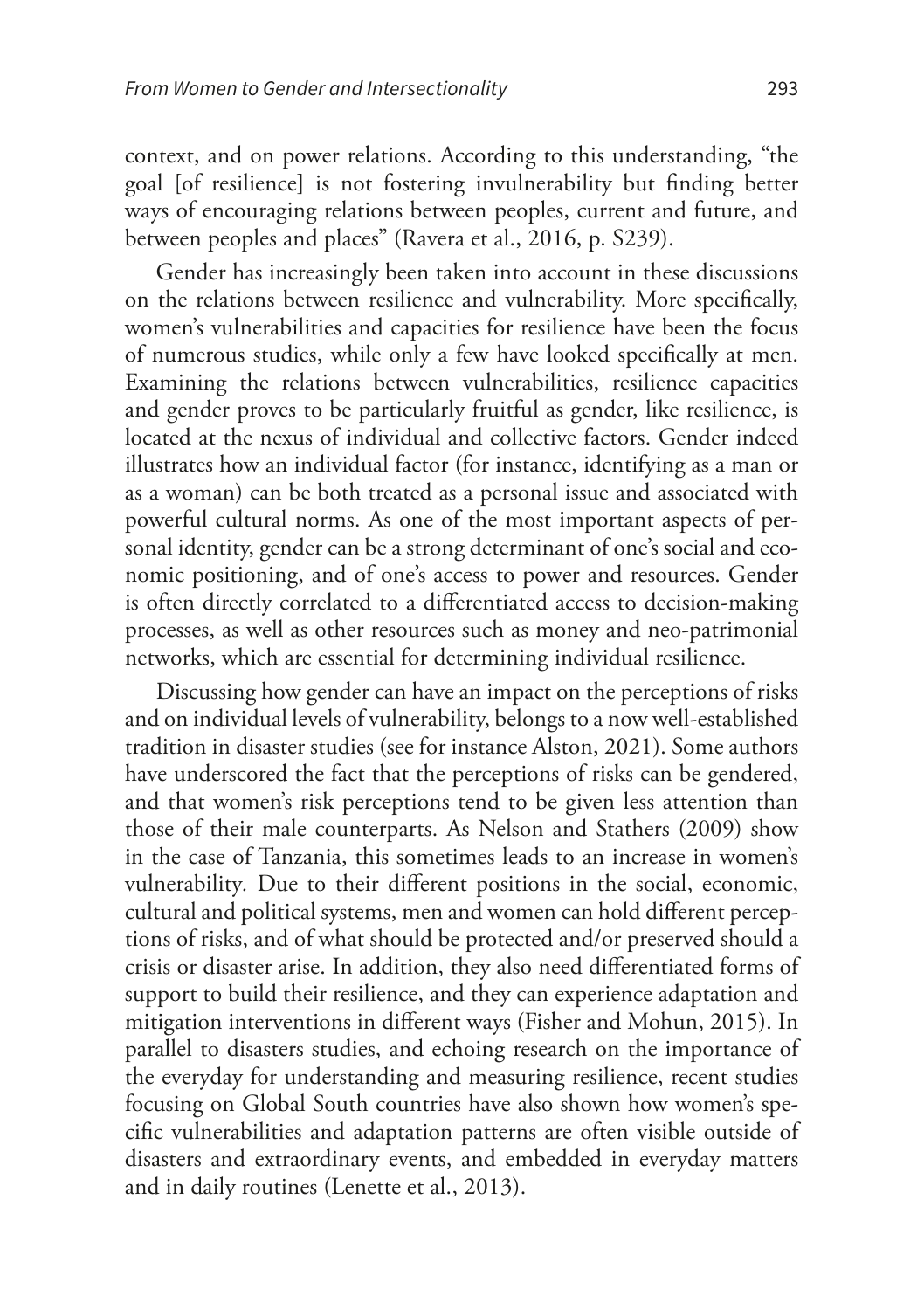It is probably through a climate change lens that the nexus between resilience and gender has been explored the most frequently. This strand of research builds on the idea that the impacts of climate change are gendered – in the sense that they tend to affect men and women in different ways (Detraz and Sapra, 2021). Some studies also show that climate change is likely to specifically affect women in low-income groups, rather than to affect all women in the same manner (Nirmala and Venkateswarlu, 2012). Unfortunately, many of the studies looking at the links between gender and climate change limit their gender analysis to a men versus women dichotomy, and pay little or no attention at all to issues of masculinities and of femininities, and to how these structure power, as well as social and political relations (Djoudi et al., 2016). As explained by Thompson-Hall, Carr and Pascual (2016), this tendency to rely on analyses of the sex-disaggregated gender categories of "men" and "women" is particularly salient in vulnerability and resilience studies. What is surprising is that this simplistic understanding and use of gender disregards the existing evidence demonstrating the importance of other factors such as socio-economic status, age, marital status, etc. to explain how people are affected by "external" events. Mirroring a trend that is still very much present in other fields which pretend to mainstream gender, the meaning of gender is here narrowed down to its simplest statistical men/women division. One of the consequences of this simplified analysis is that it tends to paint the image of a "feminization of vulnerability", and to foreground a discourse, within climate change studies, about the victimization of women. This discourse ignores and silences the fact that men and women are far from united and consistent groups, and that depending on their social status, some men are far more vulnerable to climate change – or to other disasters – than some women.

This is not to say, of course, that the men/women division does not matter for understanding vulnerability and adaptation to climate change, or that women are not more likely, on average, to be affected by it. But it is important to be aware of the important consequences that this feminization of vulnerability has at the policy level. In particular, it reinforces "a tendency to frame the discussion on women being especially vulnerable to broader environmental and structural forces, rather than focus on women and other marginalized groups being active agents for transforming and adapting to change, collectively, and from the margins" (Ravera et al., 2016, p. S238). Instead of empowering women, the idea that women are systematically more disadvantaged and vulnerable than men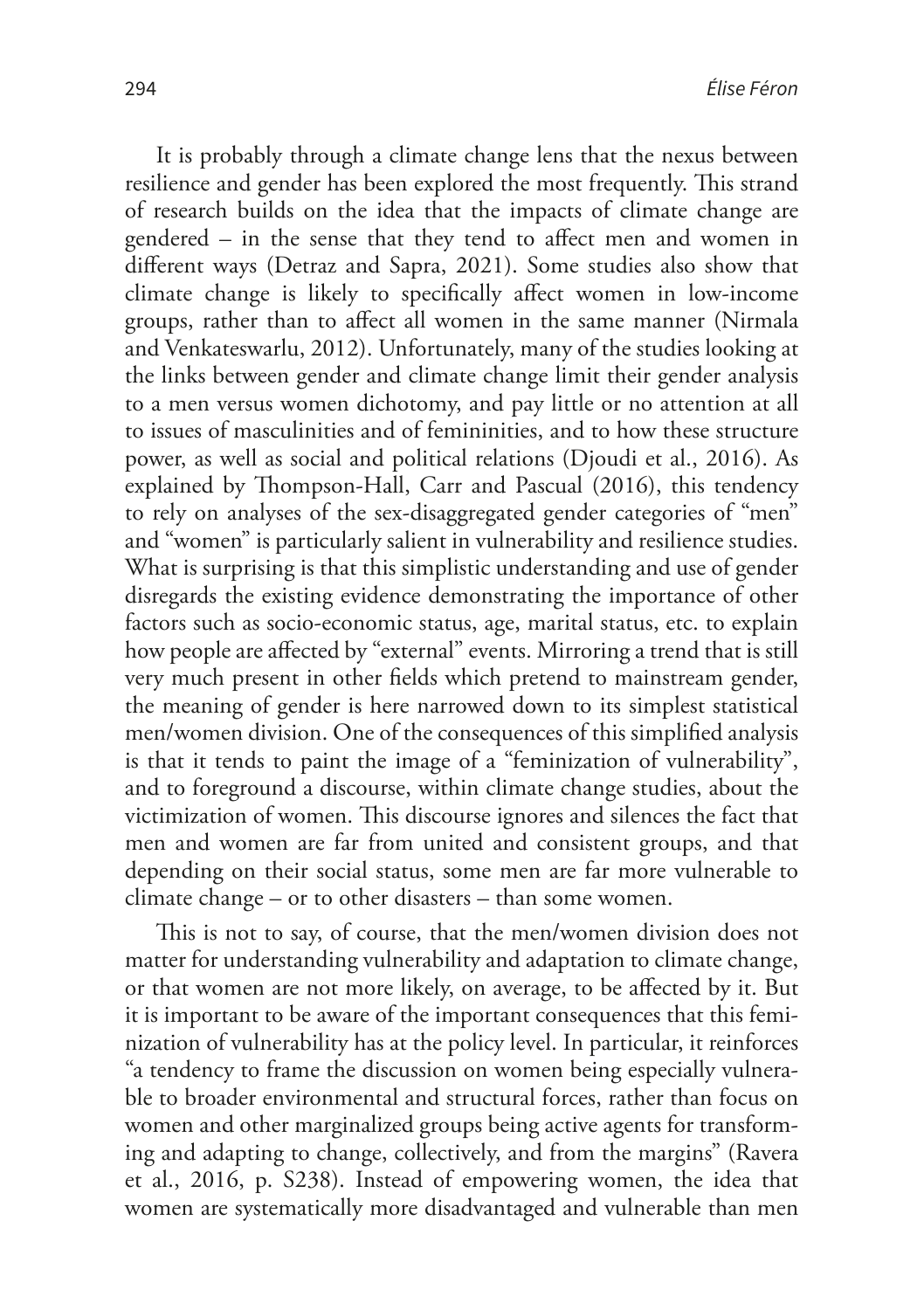to the consequences of climate change reinforces patriarchal narratives whereby women are described as weak and in need of (masculine) protection. This narrative associates women to vulnerability, while men are more likely to be associated with the ideas of resilience and agency. As we will see in the following section, this men-versus-women analysis overlooks the multiplicity of other factors, like socio-economic status, caste, religion, education and so forth, which, together with gender, determine levels of vulnerability and capacities for resilience. This type of analysis also feeds essentialist understandings whereby specific qualities or attitudes are attached to men and women, for instance the idea that women would be more environmentally conscious than men (Ravera et al., 2016, p. S240).

Not surprisingly, this Manichean understanding of the relations between vulnerability, resilience and gender, has far-reaching effects that can be seen both in the issues on which research focuses, and in policies. Djoudi et al. note, for instance, that in climate change research, gender is addressed less frequently in studies on mitigation than in those on adaptation: "The lack of articles addressing gender issues and climate mitigation may be due to the prevailing notion in the mitigation debate that scientific and technological solutions are generally considered to be a male domain, often at the expense of social and behavioural considerations" (2016, p. S252). What this means is that women tend to be naturally treated as having adaptation skills, especially at the local and micro level, whereas men are supposed to be particularly competent at mitigation techniques and policies, at the local, national and international levels (Djoudi et al., 2016, p. S257). As we have seen, this translates into a multiplicity of publications focusing on women's adaptation skills and resilience in both "everyday" and mundane matters (see, among many others, Ear, 2017; Molesworth et al., 2017; Smucker and Wangui, 2016). In parallel, most publications looking at mitigation policies at the national and international levels, namely in the field of climate change studies, are "gender neutral", meaning that they focus on institutions usually led by men. At a policy level, the consequences of such discourses are staggering. As explained by Drolet et al.:

"There is a significant risk that post-disaster responses unconsciously act to reinforce existing gender inequalities – for example, by distributing resources to the male head of households, by provisioning traditional male occupations and ignoring women's small business enterprises, by seeking advice and decision-making support only from male leaders, and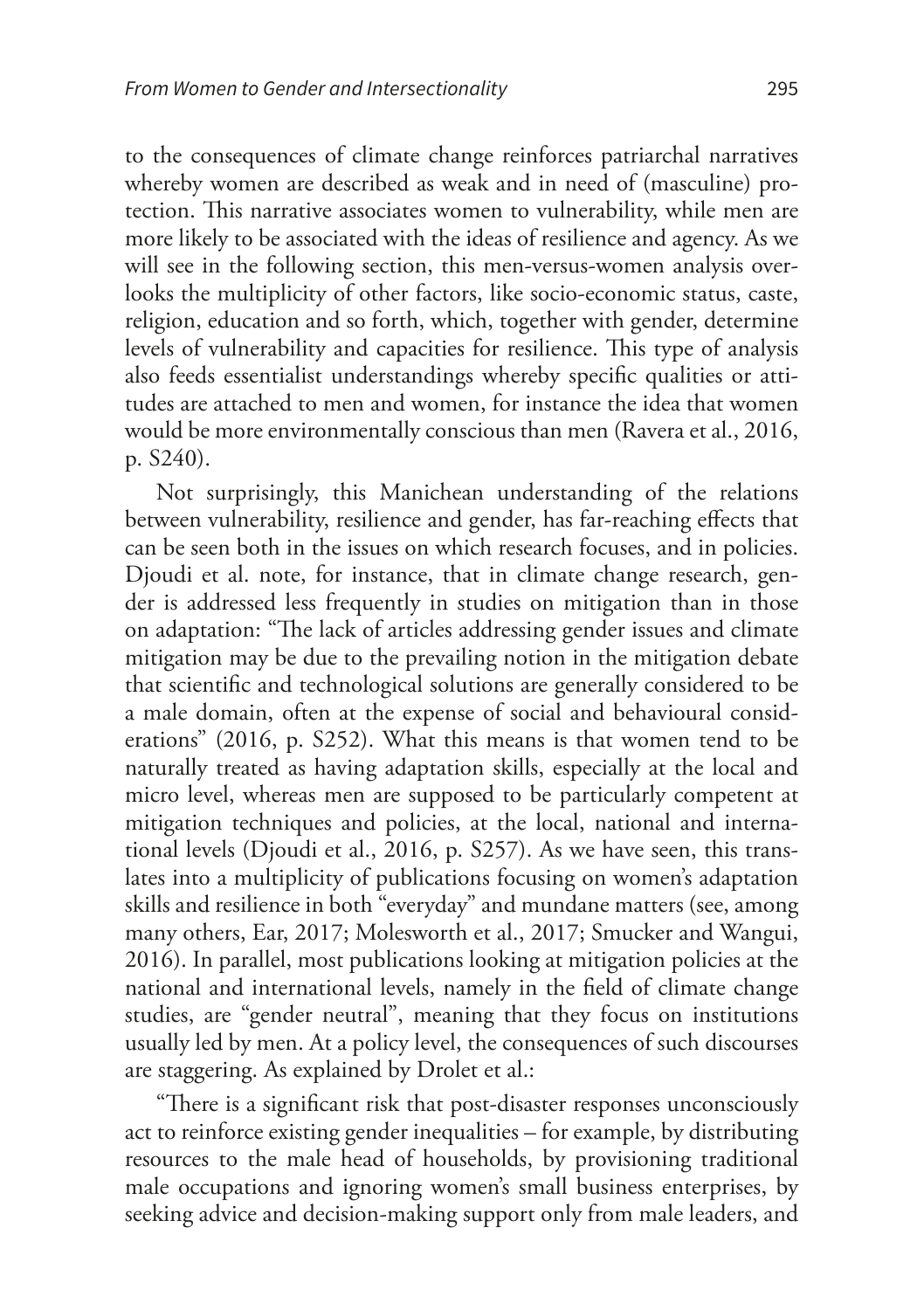by assuming that cultural constraints are fixed and unchangeable" (2015, p. 438; see also Alston, 2021).

Although this statement should be nuanced as it overlooks the fact that an increasing number of programs specifically target women and girls (in the case of Tanzania see for instance Irish Aid, 2018), it is a clear reflection of men's and women's positionalities and access to power, men being typically more likely to hold policy making positions. Such a trend reinforces existing stereotypes about qualities respectively attached to men and women, and in particular about their respective capacities in times of crises. It feeds the idea that, at such times, men are the best placed to make decisions, while women's specific vulnerabilities limit their adaptive skills to the local level. As they echo deeply held cultural assumptions, these stereotypes are rarely challenged and structure policy responses to brutal changes and disasters. Interestingly however, the ways in which the recent Covid-19 pandemic was managed across the world directly contradict such representations. Recent studies have shown, for instance, that the outcomes of the pandemic were systematically better managed in countries led by women (Garikipati and Kambhampati, 2020). In spite of this, the existing literature on resilience tends to present mitigation and management of disasters and change as a masculine quality, thereby complementing the above-mentioned feminization of vulnerability.

Studies that adopt a broader understanding of gender, and of how vulnerabilities are gendered, paint a more nuanced picture. They emphasize various factors, from women's lack of access to power, resources, and decision-making structures, to the fact that agricultural practices and crop choices are gendered (Thompson-Hall, Carr and Pascual, 2016, p. S374). The Tanzanian "National Strategy for Mainstreaming Gender in Climate Change" (United Republic of Tanzania Vice President's Office, 2013, p. 8) reminds us for example that "gender inequalities intersect with climate risks and vulnerabilities. Thus, women's historic disadvantages, their limited access and control over decision-making, environmental and economic resources, and their restricted rights, make them more vulnerable to climate change". In addition, women's unequal access to land and land tenure matters particularly in climate change and disaster studies, as women in many countries are still being barred from access to land tenure. This is especially problematic for widows, who are likely to be denied access to land after the passing of their husband, and therefore to lose the capacity to feed themselves and their families. This gendered vulnerability is considerably heightened in the context of climate change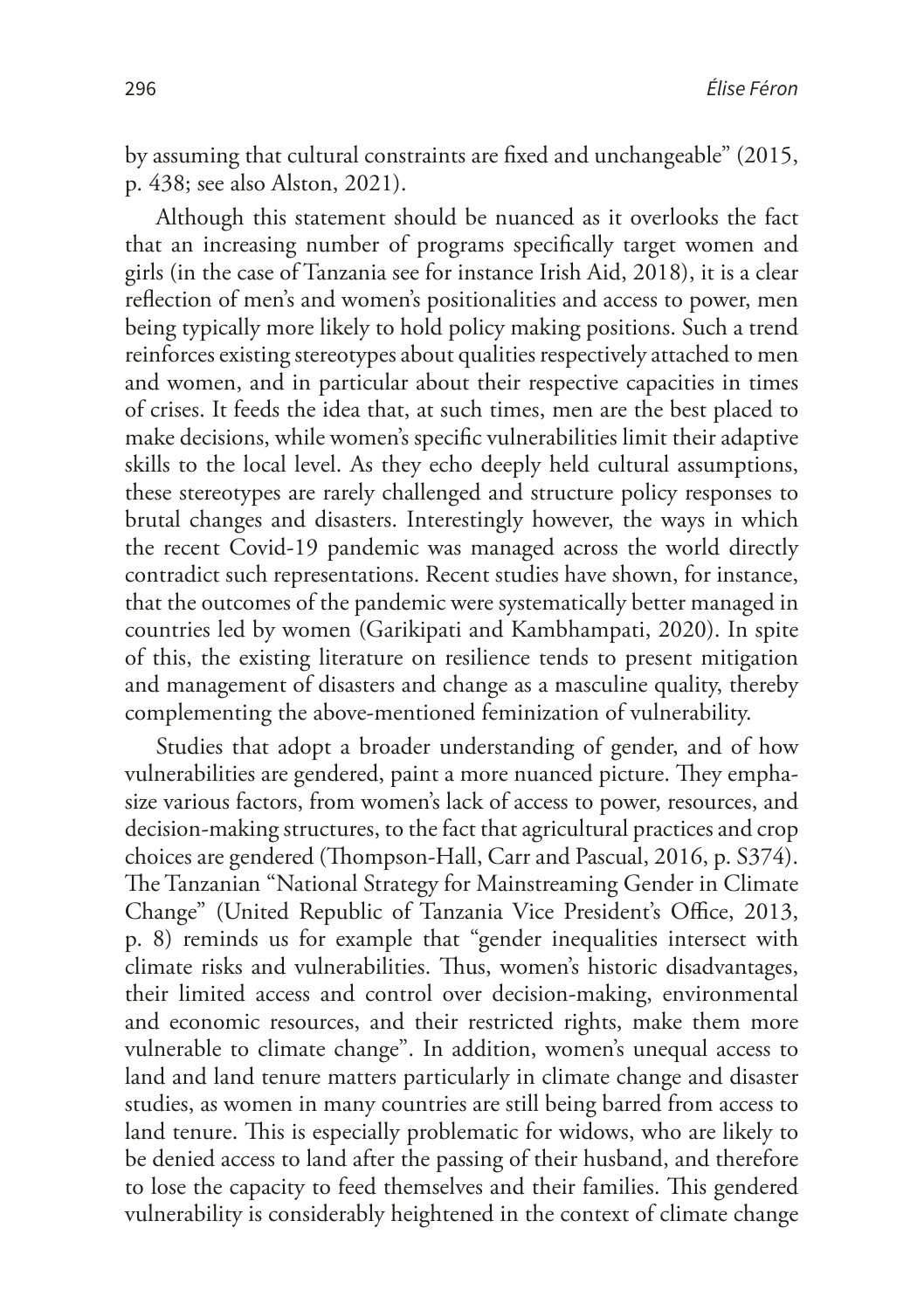and/or of natural disasters. Bizoza (2019) shows for example that the economic resilience of rural women in the context of climate change is strongly dependent on land access. His study on women in the G5-Sahel countries in West Africa demonstrates that women's capacities for adaptation and resilience to climate change and other natural disasters is heavily dependent on other often neglected factors, such as access to production resources, to small scale irrigation, or to agricultural mechanization. Such patterns are visible in the case of Tanzania too, as demonstrated by Moyo (2017).

On the whole, these studies show that women's vulnerabilities and capacities for resilience can often be explained by cultural norms and traditions, rather than by their belonging to the "women" category. By taking the context into account, this encompassing, and more accurate, understanding of gender highlights the fact that gender is not just a quality possessed by individuals, but that institutions and norms themselves can be gendered, especially when they are informal and reliant on traditions (Ravera et al., 2016, p. S242). Such a broadened understanding of why gender matters in resilience studies is critical for appreciating how individuals, but also communities, are vulnerable to rapid changes and disasters, but also whether and how they can adapt. Taking stock of this gendered and situated knowledge is the first step towards building individuals' and communities' resilience.

# **4. Looking at Vulnerability and Resilience through an Intersectional Lens**

One of the ways in which the above-mentioned limits of a gender analysis can be bypassed is by relying upon an intersectional approach. First developed by the black feminist scholar Kimberlé Williams Crenshaw (1991), the concept of intersectionality initially aimed at critically assessing the intersection between race and gender, as a way to better understand and analyse the specific patterns of oppression experienced by women of color in the United States. Its hermeneutical power has since then expanded to include multiple aspects of social identity, that it explores in a non-essentialist and context-specific fashion (Marfelt, 2016). The concept of intersectionality both expands feminist theorizing and criticizes it. It indeed maintains a certain focus on gender as a key analytical dimension, but looks beyond it, at other identity aspects such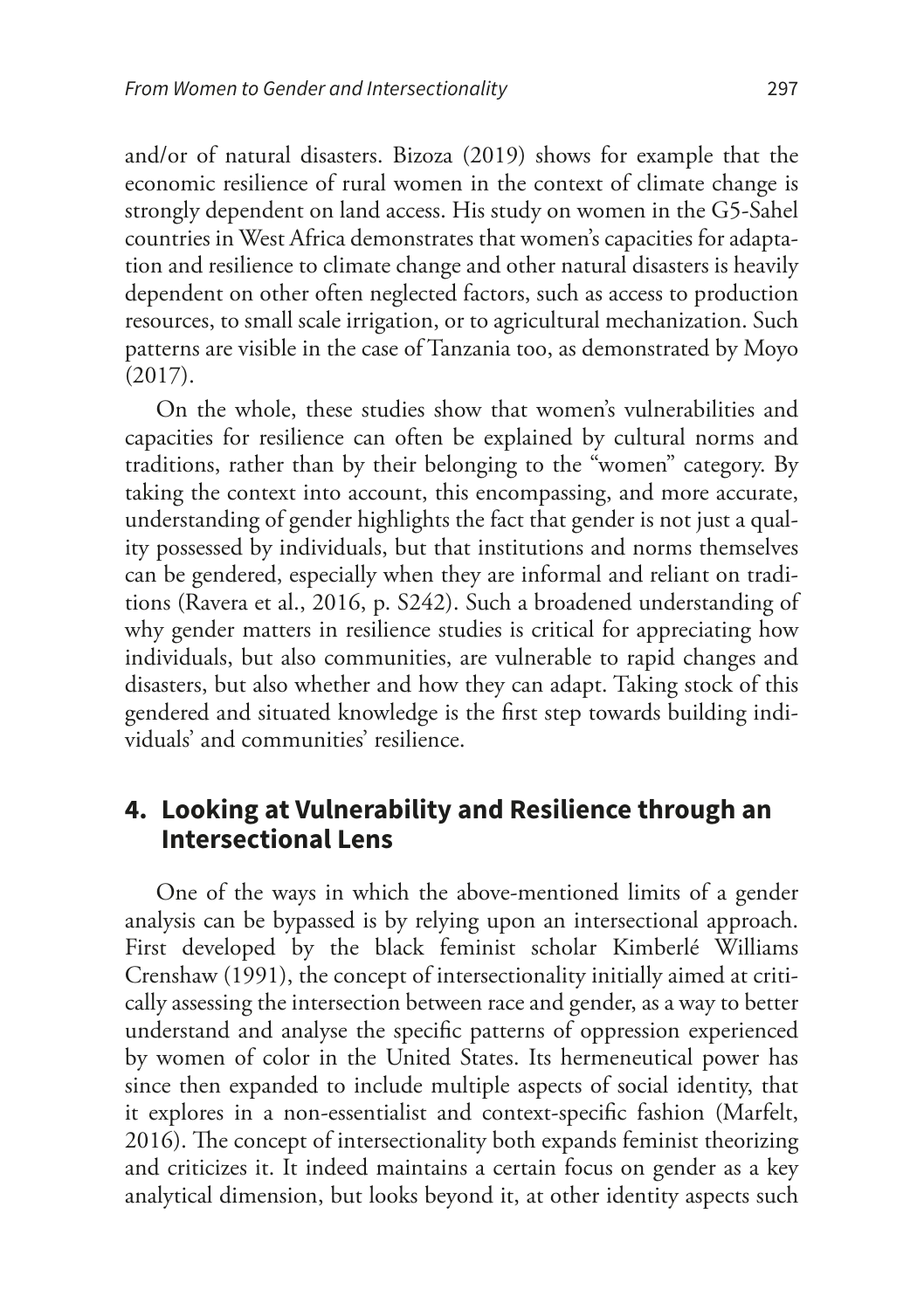as class, caste, age, education, religion, race/ethnicity, sexual orientation, and so on. The major objective of an intersectional approach is to understand how these various identity dimensions produce and/or strengthen inequalities between individuals (MacKinnon, 2013). In doing so, it pushes forward feminist theorizing of power structures and inequalities: it notably shows that weaved with gender, elements such as age, race/ ethnicity, marital status, generation, socio-economic factors, etc., play a major role in understanding inequalities between individuals. It also provides insights on whether and how individuals can (or cannot) adapt to change, and develop (or not) agency and resilience (Marfelt, 2016).

The concept of intersectionality seems to be particularly relevant for advancing resilience studies, because even if it builds on individual experiences, it can also be applied both to inter-individual and collective situations. For example, Lutz (2015, p. 40) has shown how an intersectional approach could be used to analyse power relations and inequalities at the interpersonal level, but also at the level of local and national institutions, or at the cultural level, in discourses and symbols. One of the basic principles of an intersectional approach is to take the context into account, and to refuse broad universalizing and generalizing methods, which tend to homogenize and essentialize groups and societies. As a consequence, an intersectional approach does not look at collective entities as defined only by one characteristic, say gender or socio-economic status, but focuses on groups as defined by the intersection of different identity characteristics, for instance working-class widows – the intersection being here at the nexus between socio-economic status, marital status, and gender. By looking at different identity aspects and not just at gender, the concept of intersectionality helps to understand how individuals' and groups' social, cultural, economic, etc., positionalities make them more or less vulnerable to disasters and/or to rapid changes. It also helps to comprehend whether these positionalities can explain and/or foster their resilience. In a nutshell, an intersectional approach helps to understand specific experiences beyond simplifications deriving from an uncritical use of gender analysis.

Applying an intersectional analysis to study agrarian settings, Thompson-Hall, Carr and Pascual (2016, p. S374) show for example that gross generalizations assuming that only men are farmers, or that women are always the poorest and the most vulnerable, hinder our understanding of how vulnerabilities are created and reproduced: "Intersectional framings, however, give deeper attention to multiple facets of farmer identities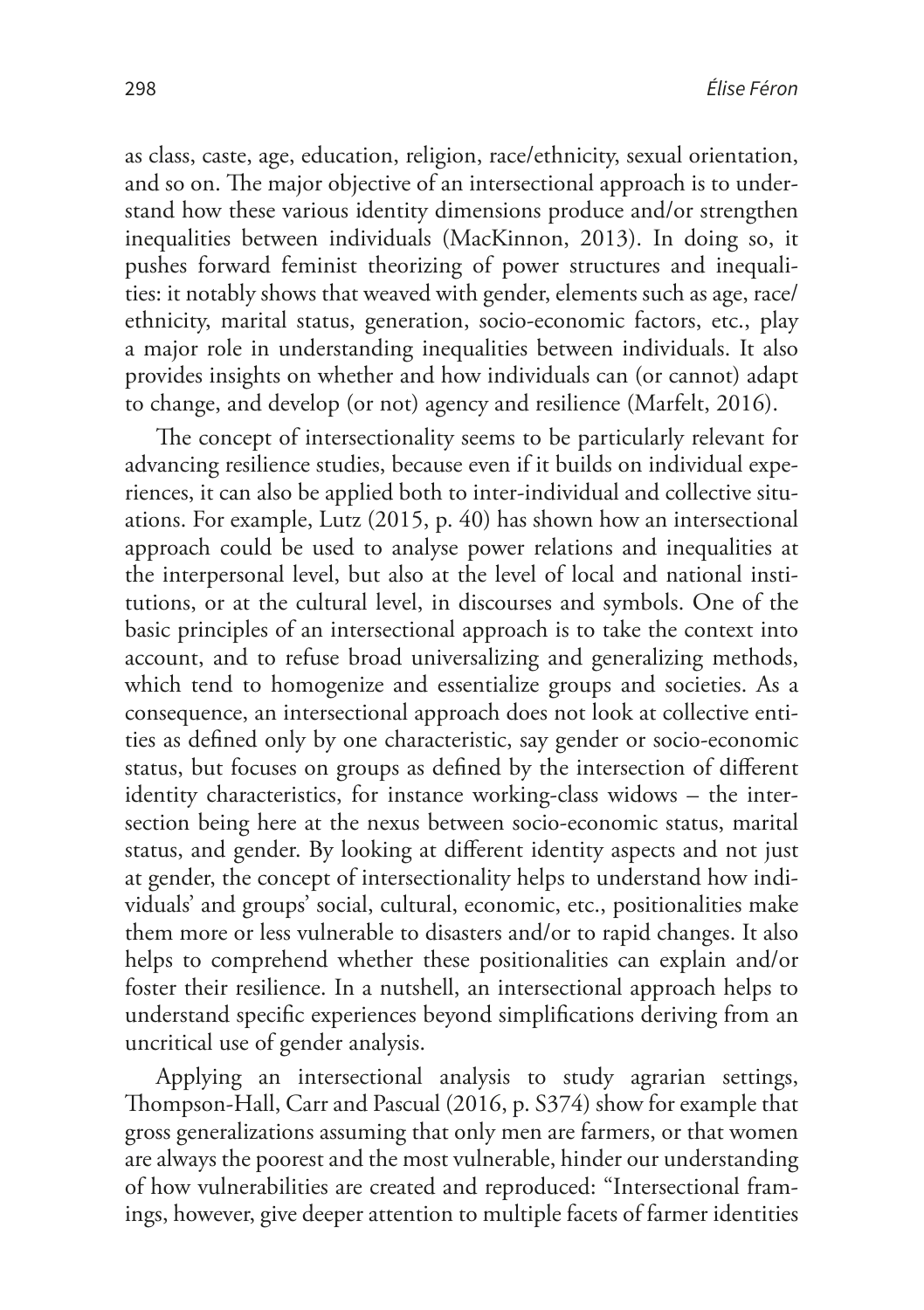and the way these facets come together to influence vulnerability of different people" (2016, p. S372). An intersectional analysis allows us to identify and highlight different contextual elements, such as social, cultural or situational constraints, that can favour or hamper adaptation and resilience. This requires adopting an interdisciplinary approach, which goes far beyond environmental studies, geography or political ecology, to encompass sociological, economic, legal and anthropological methodologies, among many others. In turn, this multidisciplinary approach can help to devise broad support programs, to identify opportunities across multiple fields and reinforce adaptation capacities of groups as well as of individuals.

But it is perhaps in its ability to unveil and dissect the structures and systems of power that are embedded in, both formal and informal institutions, that the concept of intersectionality would be the most useful in resilience studies. As we have seen in the previous sections, there is a lingering tendency, in resilience and vulnerability studies, to consider resilience as an internal trait that individuals and systems either possess or lack. Against this assumption, recent studies have highlighted the fact that resilience and vulnerability are in fact relational and situated (see for example Tschakert and Tuana, 2013). Because an intersectional approach sheds light on how different identity traits interact and sustain inequalities and relations of power, it is ideally designed to unpack the relational dimensions of vulnerability, adaptation, and resilience. As such, intersectionality, as both a concept and a method, demonstrates that addressing vulnerability and fostering resilience cannot be done without addressing power relations too. As explained by Tacoli et al. (2014), when trying to improve women's resilience capacities, it is important to take stock of the underlying issues of the social and economic inequality that these women face, as well as the fact that women are not a homogeneous group.

Without such an in-depth analysis, the risk is that women in the Global South are simply instrumentalized by policies designed elsewhere, and considered "as mere resources" (Tacoli et al., 2014, p. 3). So, instead of being empowered, women would be essentialized as a group possessing consistent and unchanging qualities. For instance, describing women as "closer" to nature, or as having "better" adaptation capacities than men in face of climate change, is likely to turn them in the eyes of international donors into *targets* rather than real *actors* and *decision makers* of climate change mitigation policies. Such processes have been quite common during the past decades, and have been observed in other fields and/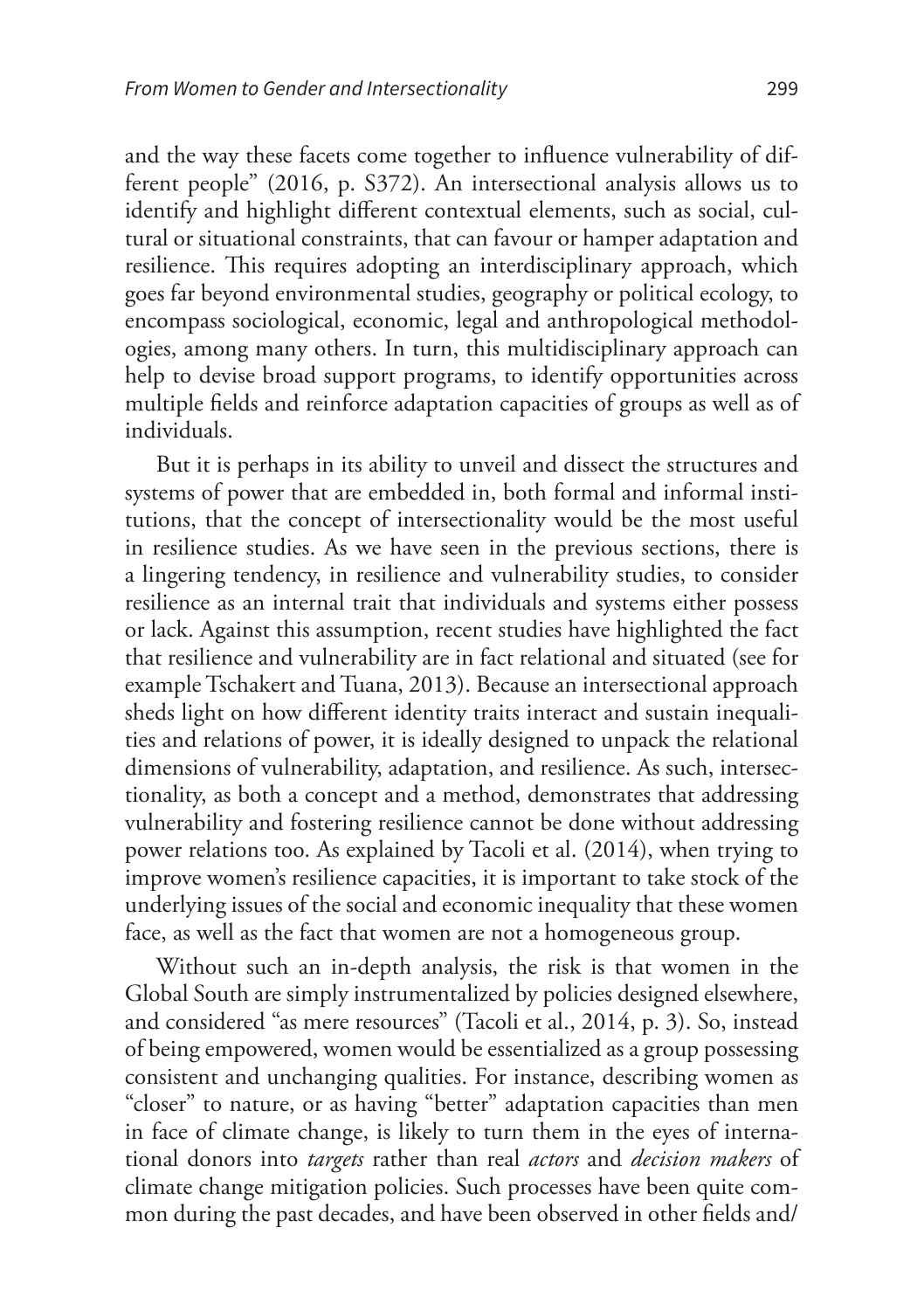or for individuals defined along different identity traits. For instance, LGBTQI+ individuals, due to their alleged tolerance and modern nature, have often been specifically targeted in international development and democratization programs, without being systematically associated with their design (Klapeer, 2018, p. 186). Likewise, in the peacebuilding field, highlighting what are perceived as ideo-typical women's roles in building peace at the local level as well as their alleged "peaceful" disposition, participates in turning women, especially from the Global South, into "objective" allies of liberal peacebuilding (Hudson, 2012). This is especially the case because the stress that has been put on the role of women in everyday and local peacebuilding, and on norms regarding gender equality, echoes international discourses and practices on liberal peacebuilding. These assumptions build on the idea that women's peace work is likely to be similar across very different settings and contexts, ignoring feminist insights into how gender and gender roles are heavily dependent upon the specific context, and how, following the concept of intersectionality, we should be wary of generalizing women's roles and positionalities.

In addition, because it unveils and dissects the power relations and inequalities that lie at the very core of the social fabric, an intersectional approach provides an articulated and consistent answer to one of the main weaknesses of the concept of resilience. As we have seen, one of the major critiques addressed to the concept of resilience is that it tends to exonerate authorities from their responsibilities towards their populations, and to shift the burden of adaptation towards the individuals. An intersectional approach allows us to deepen and refine the analysis of vulnerabilities that explain how individuals can, or cannot, develop resilience. In doing so, it demonstrates that resilience cannot be developed or improved without tackling inequalities between individuals and groups, and without active policies for mitigating power imbalances. It identifies specific intersections (for instance, gender, socio-economic and marital status) that need to be paid attention to and addressed in order to improve resilience capacities. In that sense, an intersectional approach can provide a path not just for *understanding* whether resilience happens or not, but also for *facilitating* resilience by addressing visible and less visible injustice and inequalities. In that sense, intersectionality offers options for addressing the main challenge to effective adaptation, that is a lack of access to resources, social networks, information, and to institutions that allocate resources needed for adaptation, as shown by Smucker and Wangu (2016) in the case of the Mwanga District in Tanzania.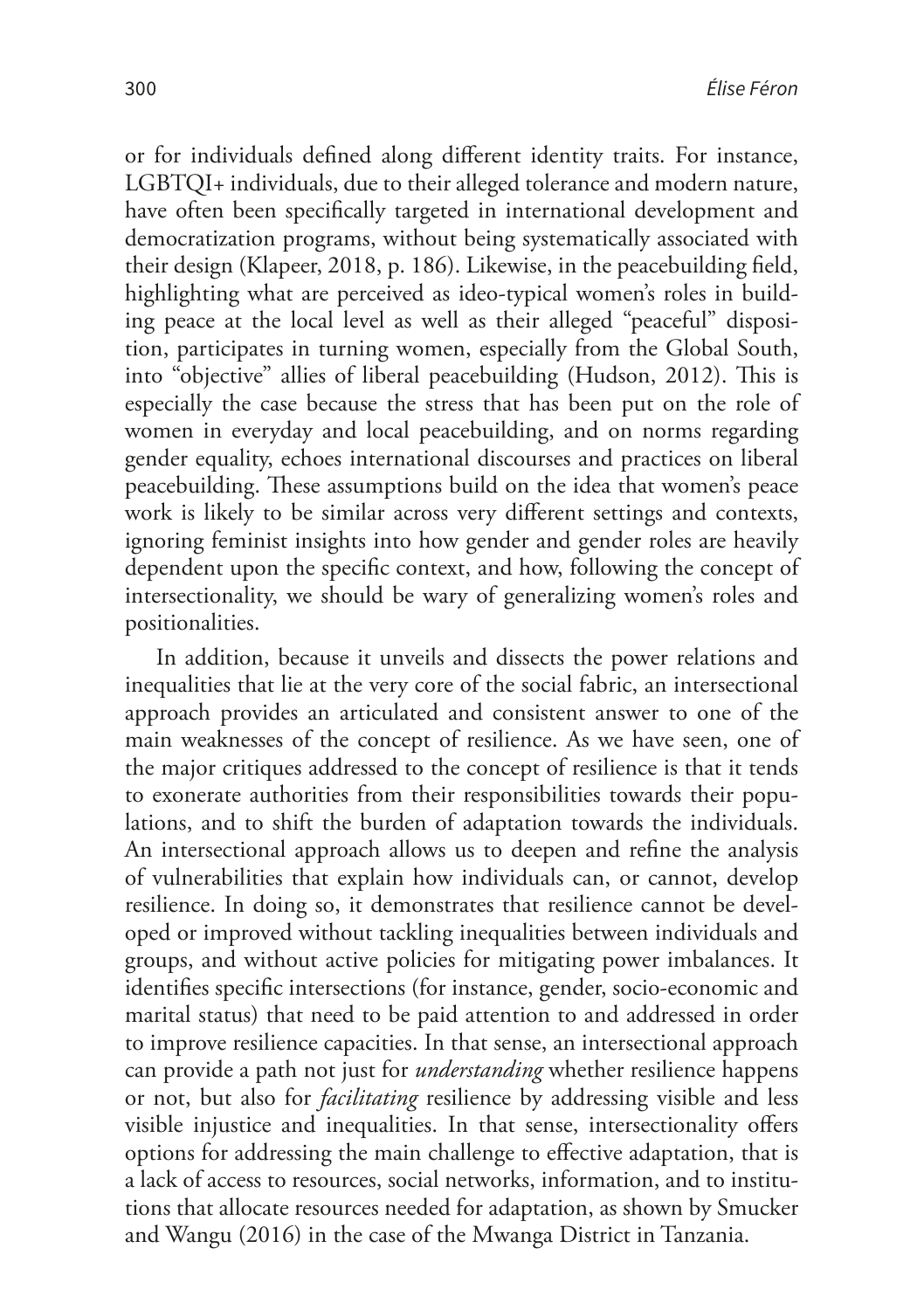However what an intersectional approach also reveals, is that the factors constitutive of vulnerability and/or resilience are co-constructed, in the sense that they mutually influence one another. This is what Djoudi et al. explain: "Vulnerability and adaptive capacity are dynamic in nature, and changes affecting them at one level can have profound and hidden implications at other levels" (2016, p. S248). What this means in policy terms is that any approach to reduce vulnerability and/or to enhance adaptation capacities has to take this interdependence into account. For instance, if we provide microcredit and access to land to widows in the Great Lakes Region of Africa without tackling discriminatory customs and traditions, will the resilience capacities of the concerned widows be significantly be improved? Existing research indeed shows that external interventions are often resisted and eventually ineffective when they clash with existing customs and traditions (see for instance Bourbeau and Ryan, 2018). The question is therefore not only to foster a more inclusive development process in order to increase adaptation and resilience capacities (Cohen et al., 2016, p. S319), but also to take into account the specific cultural, social and political contexts in which vulnerabilities are created and sustained.

In turn, this draws our attention to another issue raised in the first section of this chapter, that of how resilience, vulnerability and adaptation are defined in different cultural spaces. It is indeed important to keep in mind that "Western" notions of these concepts, which are particularly dominant in research literature, might differ significantly from how specific communities and groups understand them, including within the "West". More specifically, what constitutes adaptive capacity, resilience and the capacity to innovate, might be defined and attached to different values from place to place, and even from a local group to another (Cohen et al., 2016). This can explain why, even in the same country, individual adaptation can take different shapes and routes, depending on the group the individual is part of. Tacoli et al. (2014) show, for example, that contrary to commonly held stereotypes, women are often not passive victims of climate change. Their adaptation and resilience strategies are shaped by specific cultural and gender norms, and by social relations, which vary from one social and/or ethnic group to another. In other words, the various identity dimensions that matter in intersectional analysis do not have a fixed meaning across time and space, and identity aspects such as gender, generation, marital status, and so forth, will entail different types of cultural expectations from place to place, but also from one social, religious or ethnic group to another.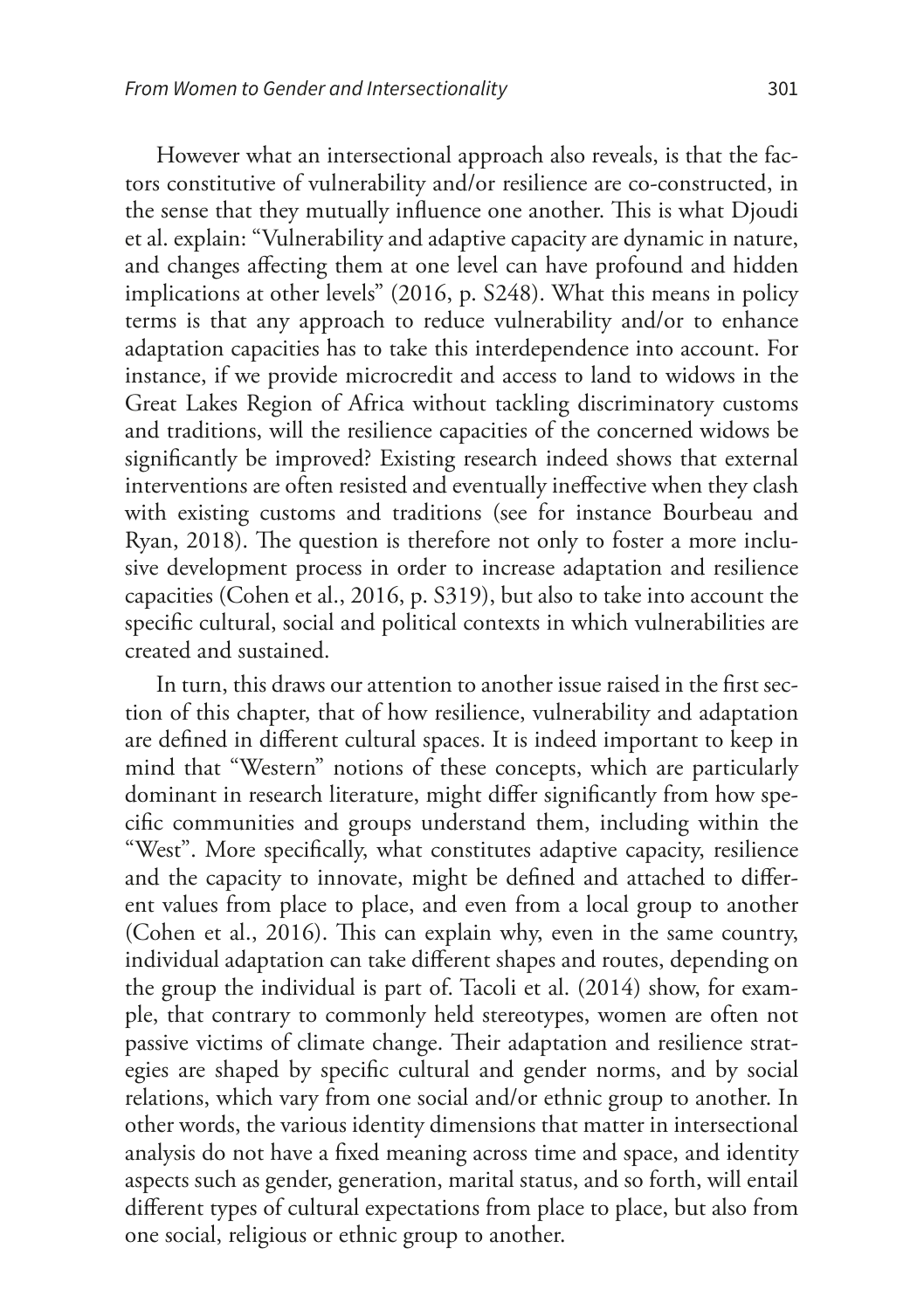Interestingly, research in various fields, namely in environmental studies, or in peace and conflict studies, has shown that important economic or political shocks, natural disasters, as well as wars and conflicts frequently entail a disruption of social structures and of traditional norms. They thereby can open up options for changing the constraints under which individuals and groups operate. For example, in contrast to many publications highlighting the plight of women during and after wars, some recent research shows that conflicts, and the widespread adjustments they usher, can have a strong impact on opportunity structures for women. Rapid changes can provide them with access to the political scene, or to employment fields from which they were so far barred (see for example the case of Nepal, Yadav, 2020). Similarly, some studies show that natural disasters such as drought can affect the social structures to such an extent that socially disadvantaged women have much more freedom in choosing to engage in new activities, especially if and when men from their group have migrated. In Mali for instance, women who belong to disadvantaged socio-economic groups can engage in new income-generating activities outside of the house that are forbidden by social norms to higher social status women (Tacoli et al., 2014, p. 4). As such, women from lower social classes sometimes seem to have more adaptive capacities than more privileged women, for whom traditional cultural norms and models continue to apply, regardless of the advent of a crisis (Djoudi et al., 2016*,* p. 255).

Two major lessons can be drawn from such studies building on an intersectional approach: first, that patterns of adaptation and resilience do not necessarily follow obvious paths – for instance, those who are socio-economically privileged are not necessarily more resilient, because their capacity for resilience depends on other factors, such as gender, geographical location, and so on. In parallel, being a member of a group that is on average disadvantaged, such as being a woman, necessarily entails higher vulnerability and lesser resilience. This is because, depending on the context, some other identity factors might matter more, such as socio-economic and marital statuses. Second, these studies suggest that resilience-building policies which do not take intersectionality into account might actually do more harm than good. Just as vulnerabilities are often the product of multiple superimposing positionalities (for example, being a woman + belonging to a sexual minority + belonging to a discriminated religious group + being poor), resilience is the result of multiple complex, context-specific, and interrelated factors. This lesson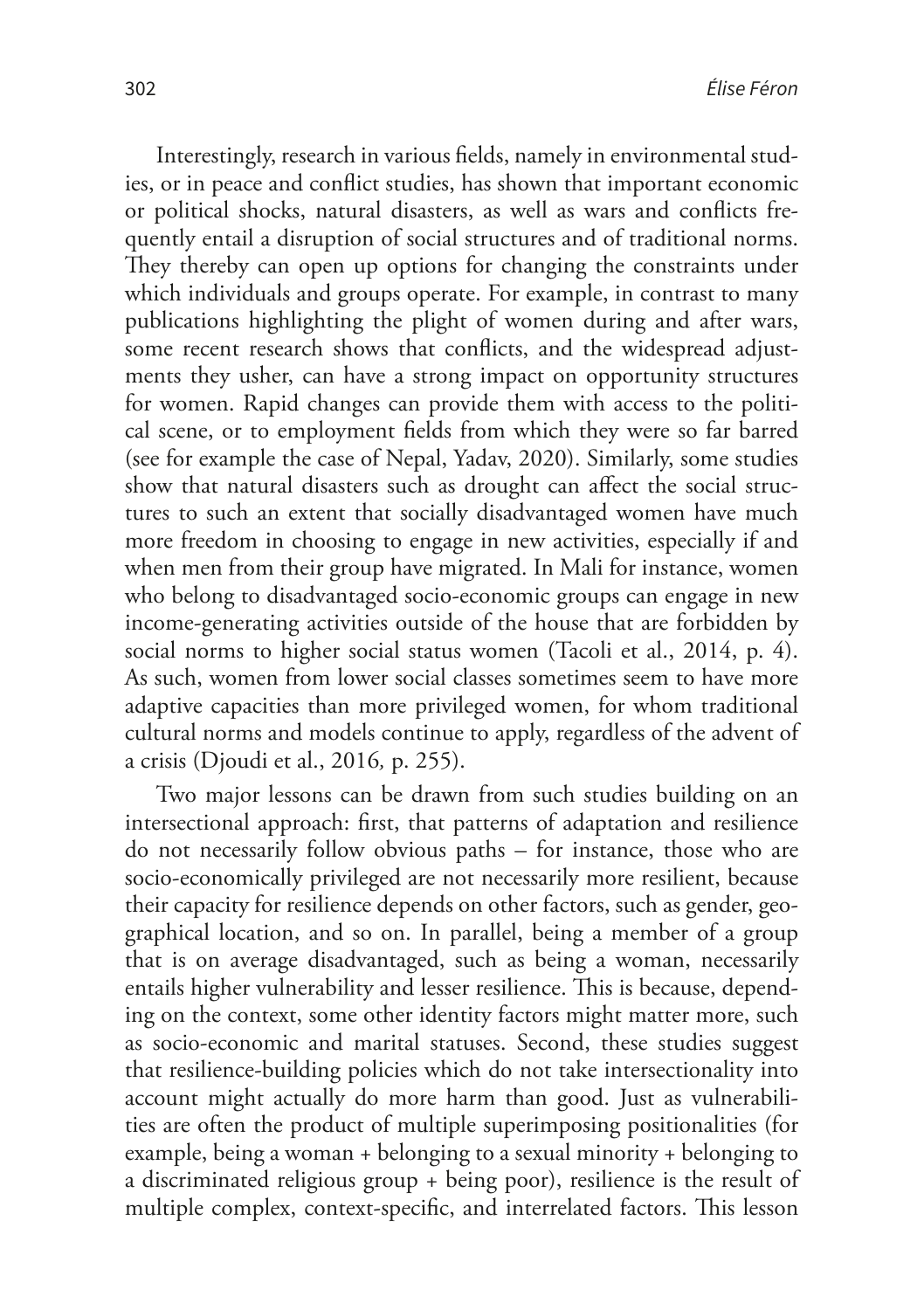learned might not be good news for those looking for quick-fix solutions, but it undoubtedly paves the way for more efficient interventions and policies.

#### **5. Some Conclusions**

In the introduction, we underscored the necessity of coming up with a more nuanced and precise understanding of the concept of resilience. While an intersectional approach might not always be applicable to fields that do not use social sciences tools, we suggest that it can provide a consistent, critical, and evidence-based grounding to the concept of resilience, which some studies lack. By underscoring the complexity of factors lying behind vulnerabilities, as well as adaptation and resilience capacities, an intersectional approach opens up avenues to design more efficient policies for supporting the resilience of both individuals and collectivities. Besides, by foregrounding issues of power and inequalities, it provides answers to the most strident critiques addressed to the concept of resilience.

However, it is important to remember that depending on the matter at hand, resilience is not always desirable. Berkes and Ross (2013) note, for instance, that some social phenomena, such as the loss of livelihoods for a local community, can call for a transformation of the local economy rather than for its resilience. They also point at the fact that these local transformations (rather than resilience) "may enable resilience at higher levels" (Berkes and Ross, 2013, p. 16). This insight is fundamental as it underscores the fact that no individual, group nor local community and state, is completely isolated, and that the potential resilience of each of these entities is always the product of complex and multi-levelled interactions with others.

#### **References**

- Alston M., 2021, 'Gender and Disasters', in T Väyrynen, S Parashar, É Féron & C Confortini (eds), *Handbook of Feminist Peace Research*, London and New York, Routledge, pp. 343–353.
- Back L., 2015, 'Why everyday life matters: Class, community and making life livable', *Sociology*, vol. 49, no. 5, pp. 820–836.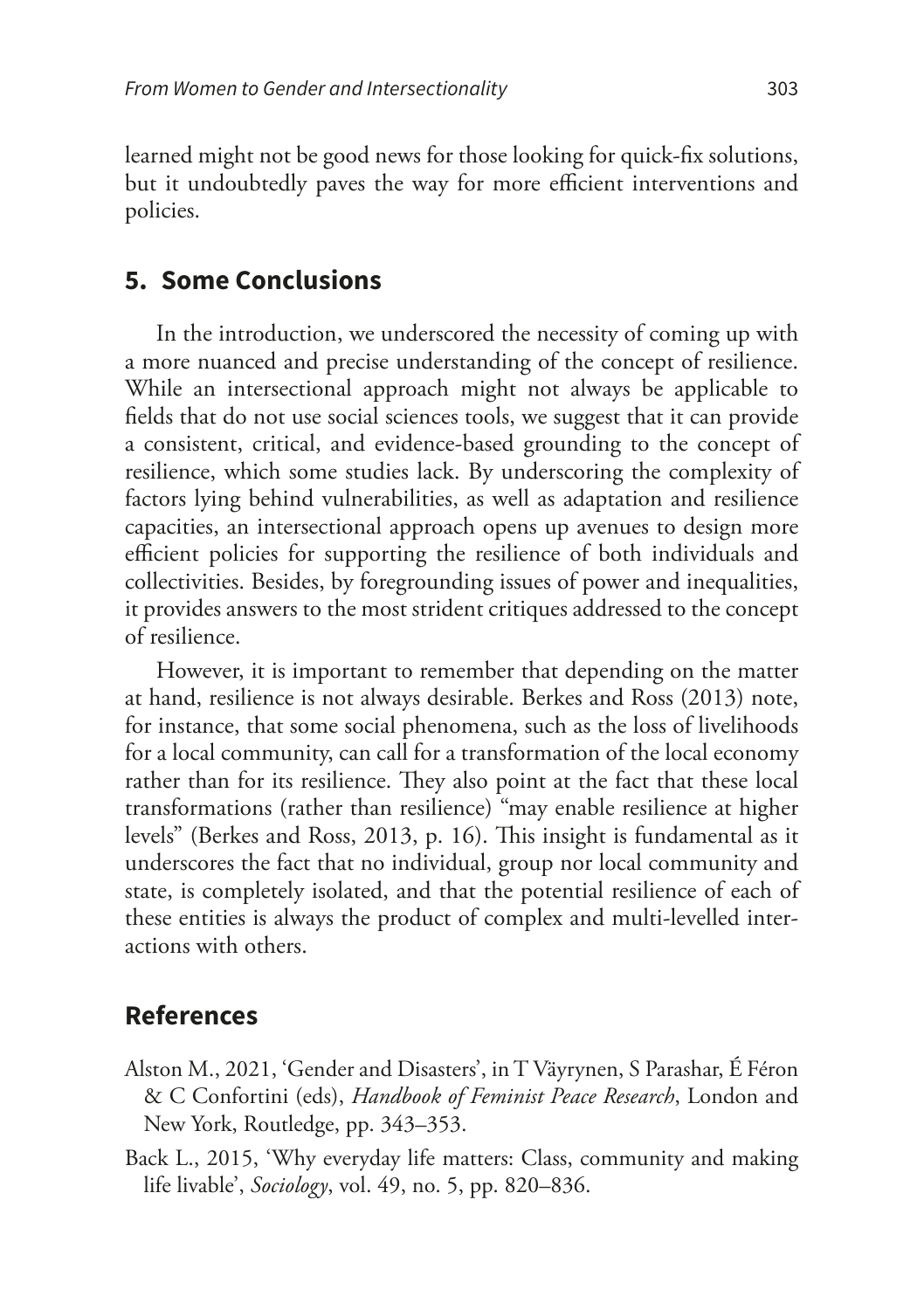- Berkes F. & Ross H., 2013, 'Community resilience: Toward an integrated approach', *Society & Natural Resources*, vol. 26, no. 1, pp. 5–20.
- Bizoza A.R., 2019, 'Land rights and economic resilience of rural women in the G5-Sahel countries, West Africa', *African Journal on Land Policy and Geospatial Sciences*, vol. 2, no. 1, pp. 46–59.
- Bourbeau P. & Ryan C., 2018, 'Resilience, resistance, infrapolitics and enmeshment', *European Journal of International Relations*, vol. 24, no. 1, pp. 221–239.
- Bracke S., 2016, 'Is the subaltern resilient? Notes on agency and neoliberal subjects', *Cultural Studies*, vol. 30, no. 5, pp. 839–855.
- Chaskin R.J., 2008, 'Resilience, community, and resilient communities: Conditioning contexts and collective action', *Child Care in Practice*, vol. 14, pp. 65–74.
- Cohen P.J., Lawless S., Dyer M., Morgan M., Saeni E., Teioli H. & Kantor P., 2016, 'Understanding adaptive capacity and capacity to innovate in social–ecological systems: Applying a gender lens', *Ambio*, vol. 45, no. 3, pp. 309–321.
- Crenshaw K., 1991, 'Mapping the margins: Intersectionality, identity politics, and violence against women of color', *Stanford Law Rev*, vol. 43, no. 6, pp. 1241–1299.
- Detraz N. & Sapra S., 2012, 'Climate Change, Gender, and Peace. Thinking differently in a brave new world?', in T Väyrynen, S Parashar, É Féron & C Confortini (eds), *Handbook of Feminist Peace Research*, London and New York, Routledge, pp. 359–367.
- Djoudi H., Locatelli B., Vaast C., Asher K., Brockhaus M. & Sijapati B. 2016, 'Beyond dichotomies: Gender and intersecting inequalities in climate change studies', *Ambio*, vol. 45, no. 3, pp. 248–262.
- Drolet J., Dominelli L., Alston M., Ersing R., Mathbor G. & Wu, H. 2015, 'Women rebuilding lives post-disaster: Innovative community practices for building resilience and promoting sustainable development', *Gender & Development*, vol. 23, no. 3, pp. 433–448.
- Eakin H. & Lynd Luers A., 2006, 'Assessing the vulnerability of social-environmental systems', *Annual Review of Environment and Resources*, vol. 31, pp. 365–394.
- Ear J., 2017, 'Women's Role in Disaster Management and Implications for National Security', Honolulu, Asia-Pacific Center for Security Studies.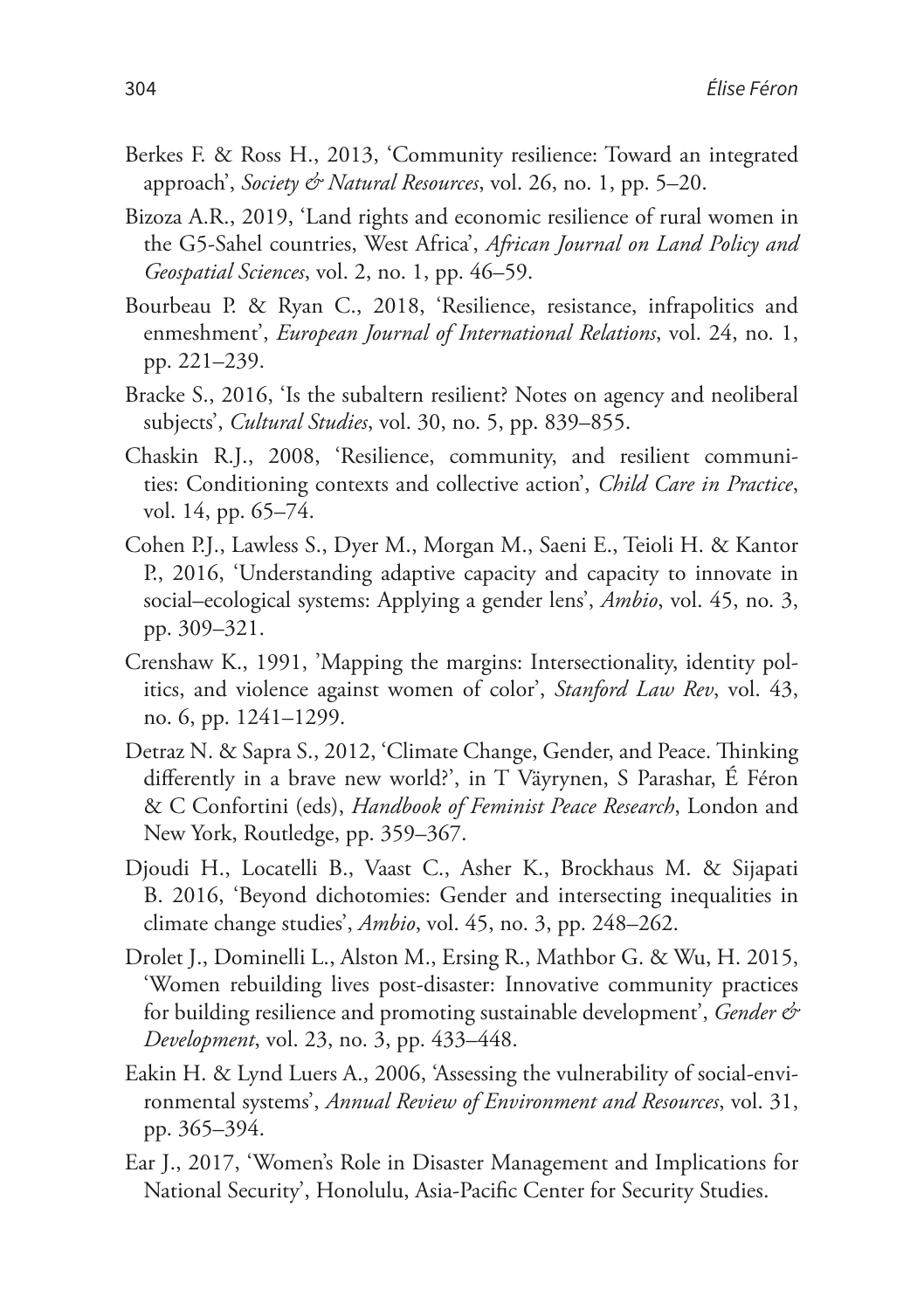- Fisher S. & Mohun R., 2015, *Low Carbon Resilient Development and Gender Equality in the Least Developed Countries*, London, International Institute for Environment and Development.
- Fleming J. & Ledogar R.J. 2008, 'Resilience, an evolving concept: A review of literature relevant to aboriginal research', *Pimatisiwin: A Journal of Aboriginal and Indigenous Community Health*, vol. 6, no. 2, pp. 7–23.
- Garikipati S. & Kambhampati U., 2020, 'Leading the Fight Against the Pandemic: Does Gender "Really" Matter?' *SSRN Paper* (3 June 2020, last updated 11 December 2020), <https://ssrn.com/abstract=3617953>
- Glantz M.D. & Sloboda Z., 2002, 'Analysis and reconceptualization of resilience', in *Resilience and Development*, Springer, Boston, MA, pp. 109–126.
- Hirani S., Lasiuk G., & Hegadoren K., 2016, 'The intersection of gender and resilience', *Journal of psychiatric and mental health nursing*, vol. 23, no. 6–7, pp. 455–467.
- Hudson H., 2012, 'A double-edged sword of peace? Reflections on the tension between representation and protection in gendering liberal peacebuilding', *International Peacekeeping*, vol. 19, no. 4, pp. 443–460.
- Irish Aid 2018, *Tanzania Country Climate Change Risk Assessment Report*, Dublin, Irish Aid, Resilience and Economic Inclusion Team, Policy Unit, 46 p.
- Johnson M. P., 2011, *Women's Access to Higher Education in Tanzania: A Qualitative Study*, Iowa City, University of Iowa, Doctoral Dissertation.
- Joseph J., 2013, 'Resilience as embedded neoliberalism: A governmentality approach', *Resilience*, vol. 1, no. 1, pp. 38–52.
- Kent L., 2016, 'Sounds of silence: Everyday strategies of social repair in Timor Leste', *Australian Feminist Law Journal*, vol. 42, no. 1, pp. 31–50.
- Klapeer C.M., 2018, 'LGBTIQ rights, development aid and queer resistance', in O U Rutazibwa & R Shilliam (eds), *Routledge Handbook of Postcolonial Politics*, London and New York, Routledge, pp. 179–194.
- Le Masson V., 2016, 'Gender and resilience: From theory to practice', *Building Resilience and Adaptation to Climate Extremes and Disasters (BRACED) Working paper*.
- Lenette C., Brough M. &Cox L., 2013, 'Everyday resilience: Narratives of single refugee women with children', *Qualitative social work*, vol. 12, no. 5, pp. 637–653.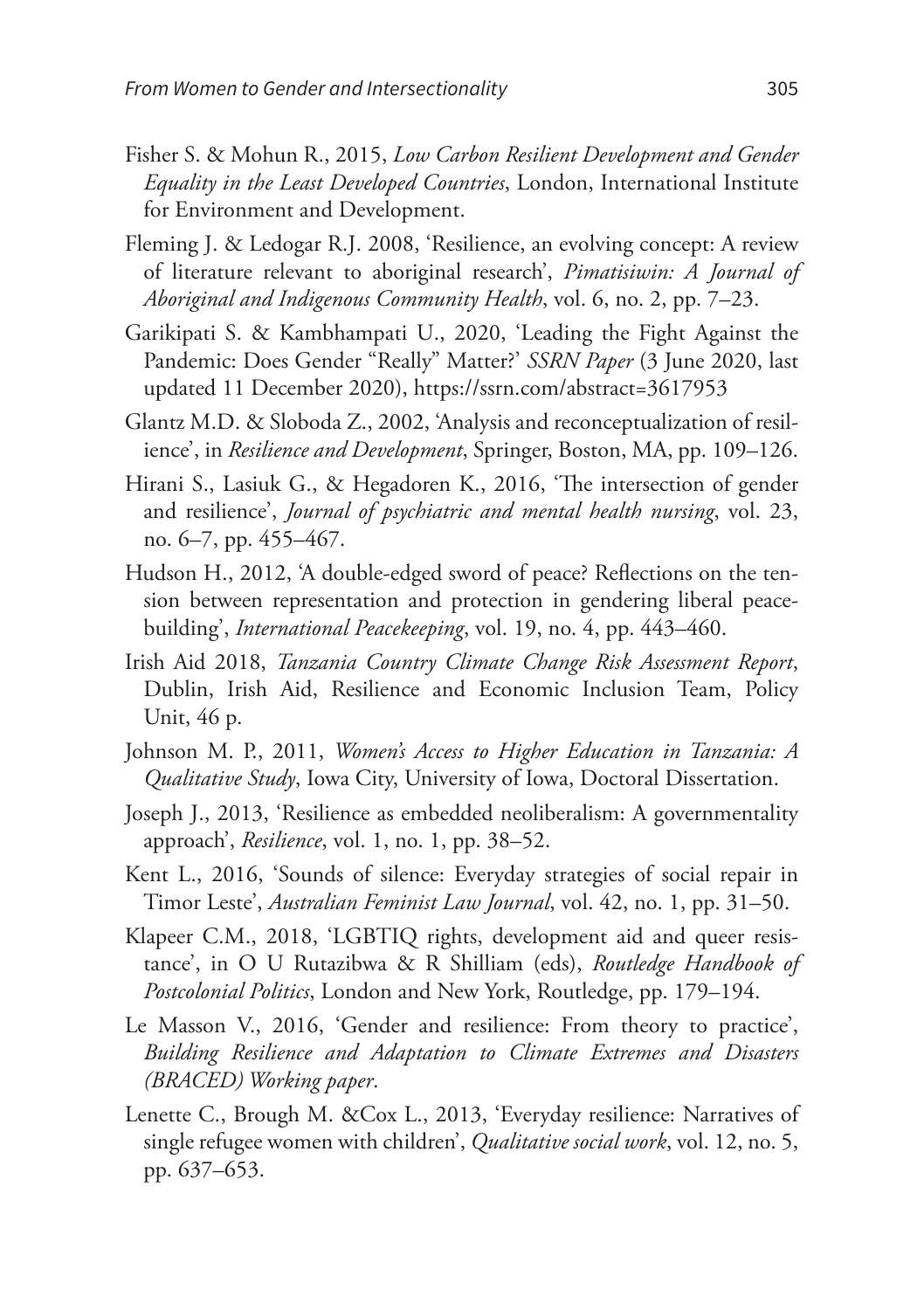- Lutz H., 2015, 'Intersectionality as method', *DiGeSt. Journal of Diversity and Gender Studies*, vol. 2, no. 1–2, pp. 39–44.
- MacDermid Wadsworth S. M., 2010, 'Family risk and resilience in the context of war and terrorism', *Journal of Marriage and Family*, vol. 72, no. 3, pp. 537–556.
- MacKinnon C.A., 2013, 'Intersectionality as method: A note', *Signs*, vol, 38, no. 4, pp. 1019–1030.
- Magis K., 2010, 'Community resilience: An indicator of social sustainability', *Society and Natural Resources*, vol. 23, no. 5, pp. 401–416.
- Manyena S. B., 2006, 'The concept of resilience revisited', *Disasters*, vol. 30, no. 4, pp. 434–450.
- Marfelt M.M., 2016, 'Grounded intersectionality: Key tensions, a methodological framework, and implications for diversity research', *Equality, Diversity and Inclusion*, vol. 35, no. 1, pp. 31–47.
- Martin A.V.S, Distelberg B., Palmer B.W. & Jeste D.V., 2015, 'Development of a new multidimensional individual and interpersonal resilience measure for older adults', *Aging & mental health*, vol. 19, no. 1, pp. 32–45.
- McAllister T., 2016, 'Research needs for developing a risk-informed methodology for community resilience', *Journal of Structural Engineering*, vol. 142, no. 8, pp. C4015008.
- McEvoy D., Fünfgeld H. & Bosomworth K., 2013, 'Resilience and climate change adaptation: The importance of framing', *Planning Practice & Research*, vol. 28, no. 3, pp. 280–293.
- Molesworth K., Sécula F., Eager R.A., Murodova Z., Yarbaeva S. & Matthys B., 2017, 'Impact of group formation on women's empowerment and economic resilience in rural Tajikistan', *The Journal of Rural and Community Development*, vol. 12, no. 1, pp. 1–22.
- Morecroft M. D., Crick H. Q., Duffield S. J. & Macgregor N. A. 2012, 'Resilience to climate change: Translating principles into practice', *Journal of Applied Ecology*, vol. 49, no. 3, pp. 547–551.
- Moyo K. J., 2017, *Women's Access to Land in Tanzania: The Case of the Makete District*, Stockholm, Kungliga Tekniska Högskolan, Doctoral Dissertation.
- Nelson V. & Stathers T. 2009, 'Resilience, power, culture, and climate: A case study from semi-arid Tanzania, and new research directions', *Gender & development*, vol. 17, no. 1, pp. 81–94.
- Nirmala G. & Venkateswarlu B., 2012, 'Gender and climate resilient agriculture: an overview of issues', *Current Science*, vol. 103, no. 9, p. 987.